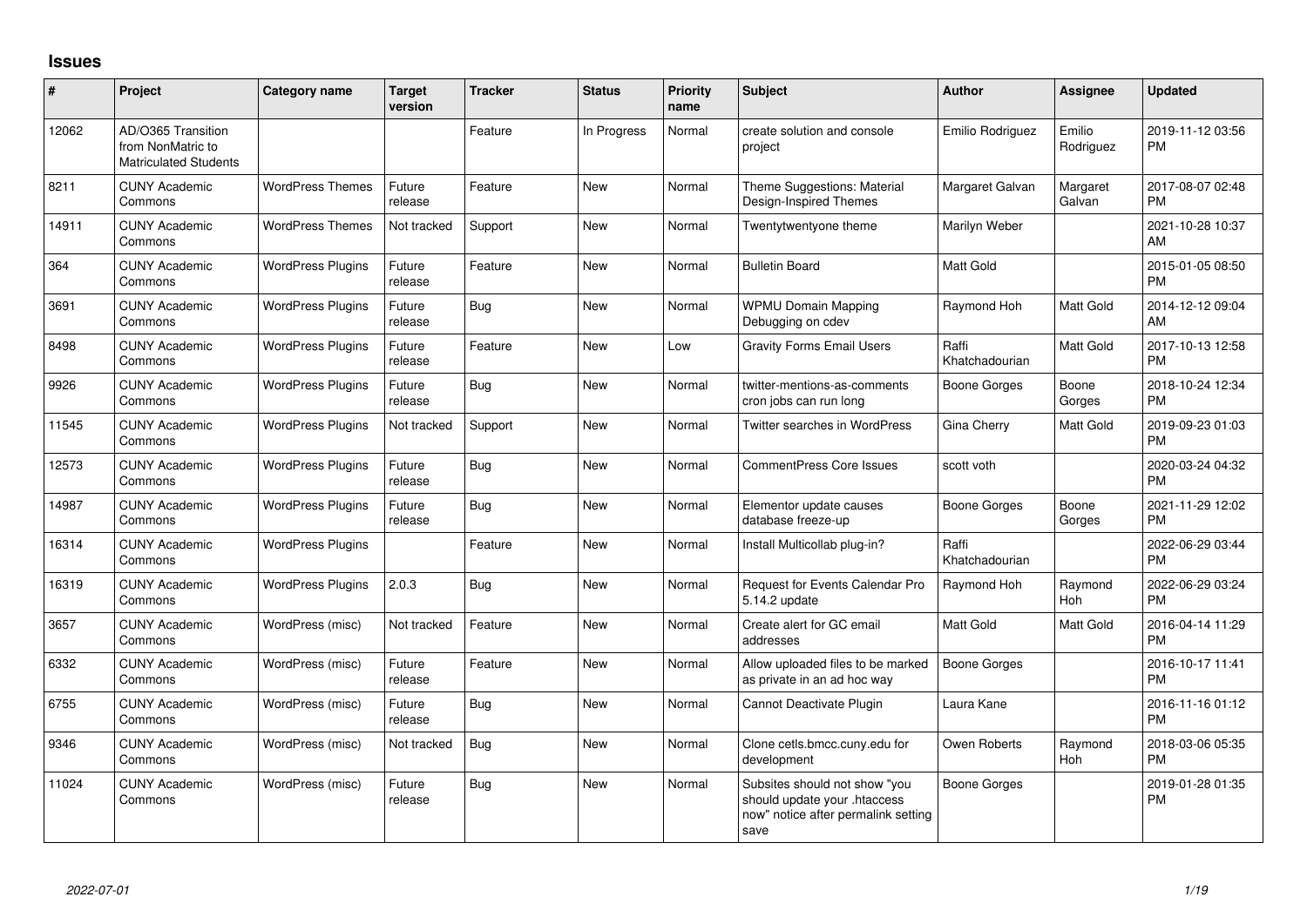| $\pmb{\#}$ | <b>Project</b>                  | <b>Category name</b> | <b>Target</b><br>version | <b>Tracker</b> | <b>Status</b> | <b>Priority</b><br>name | <b>Subject</b>                                                                                                                                        | <b>Author</b>           | Assignee            | <b>Updated</b>                |
|------------|---------------------------------|----------------------|--------------------------|----------------|---------------|-------------------------|-------------------------------------------------------------------------------------------------------------------------------------------------------|-------------------------|---------------------|-------------------------------|
| 11624      | <b>CUNY Academic</b><br>Commons | WordPress (misc)     | Not tracked              | Support        | <b>New</b>    | Normal                  | Change pages into posts or swap<br>database for a Commons site?                                                                                       | Stephen Klein           | Raymond<br>Hoh      | 2019-07-09 11:04<br>AM        |
| 11843      | <b>CUNY Academic</b><br>Commons | WordPress (misc)     | Future<br>release        | Design/UX      | <b>New</b>    | Normal                  | Tweaking the Gutenberg Editor<br>Interface                                                                                                            | Laurie Hurson           |                     | 2022-04-26 12:00<br><b>PM</b> |
| 13835      | <b>CUNY Academic</b><br>Commons | WordPress (misc)     | Future<br>release        | Feature        | <b>New</b>    | Normal                  | Allow OneSearch widget to have<br>'CUNY' as campus                                                                                                    | Boone Gorges            | Boone<br>Gorges     | 2021-11-19 12:39<br><b>PM</b> |
| 15767      | <b>CUNY Academic</b><br>Commons | WordPress (misc)     |                          | Support        | <b>New</b>    | Normal                  | Site loading slowly                                                                                                                                   | scott voth              | Boone<br>Gorges     | 2022-04-04 08:56<br><b>PM</b> |
| 16255      | <b>CUNY Academic</b><br>Commons | WordPress (misc)     |                          | Bug            | <b>New</b>    | Normal                  | Need to define 'MULTISITE'<br>constant in wp-config.php                                                                                               | Raymond Hoh             |                     | 2022-06-19 09:31<br>AM        |
| 4222       | <b>CUNY Academic</b><br>Commons | User Experience      | Future<br>release        | Design/UX      | New           | Normal                  | Add information to 'Delete<br>Account' page                                                                                                           | Samantha Raddatz        | scott voth          | 2015-06-26 11:35<br>AM        |
| 5050       | <b>CUNY Academic</b><br>Commons | Social Paper         | Future<br>release        | Feature        | New           | Low                     | Making comments visible in SP<br>editing mode (SP suggestion #1)                                                                                      | Marilyn Weber           | Samantha<br>Raddatz | 2019-09-17 11:10<br><b>PM</b> |
| 5052       | <b>CUNY Academic</b><br>Commons | Social Paper         | Future<br>release        | Feature        | <b>New</b>    | Low                     | Sentence by sentence or line by<br>line comments (SP suggestion #3)                                                                                   | Marilyn Weber           | Boone<br>Gorges     | 2016-02-11 10:24<br><b>PM</b> |
| 5053       | <b>CUNY Academic</b><br>Commons | Social Paper         | Future<br>release        | Feature        | <b>New</b>    | Low                     | Scrollable menu to add readers<br>(SP suggestion #4)                                                                                                  | Marilyn Weber           | Samantha<br>Raddatz | 2016-04-21 05:21<br><b>PM</b> |
| 5058       | <b>CUNY Academic</b><br>Commons | Social Paper         | Future<br>release        | Feature        | <b>New</b>    | Low                     | Can there be a clearer signal that<br>even when comments have<br>already been made you add<br>comments by clicking on the side?<br>(SP suggestion #5) | Marilyn Weber           | Samantha<br>Raddatz | 2016-02-11 10:24<br><b>PM</b> |
| 5182       | <b>CUNY Academic</b><br>Commons | Social Paper         | Future<br>release        | Design/UX      | <b>New</b>    | Normal                  | "Publishing" a private paper on<br>social paper?                                                                                                      | Raffi<br>Khatchadourian | Boone<br>Gorges     | 2016-10-13 04:12<br><b>PM</b> |
| 5183       | <b>CUNY Academic</b><br>Commons | Social Paper         | Future<br>release        | Design/UX      | <b>New</b>    | Normal                  | Creating a new paper when<br>viewing an existing paper                                                                                                | Raffi<br>Khatchadourian | Samantha<br>Raddatz | 2016-02-02 12:09<br><b>PM</b> |
| 5199       | <b>CUNY Academic</b><br>Commons | Social Paper         | Future<br>release        | Feature        | <b>New</b>    | Normal                  | add tables to the SP editor                                                                                                                           | Marilyn Weber           |                     | 2016-10-24 11:27<br>AM        |
| 5205       | <b>CUNY Academic</b><br>Commons | Social Paper         | Future<br>release        | Feature        | New           | Normal                  | Social Paper folders                                                                                                                                  | Marilyn Weber           |                     | 2016-02-11 10:24<br><b>PM</b> |
| 5282       | <b>CUNY Academic</b><br>Commons | Social Paper         | Future<br>release        | Bug            | New           | Normal                  | Replying via email directs to paper<br>but not individual comment.                                                                                    | <b>Marilyn Weber</b>    | Raymond<br>Hoh      | 2016-03-02 01:48<br><b>PM</b> |
| 5397       | <b>CUNY Academic</b><br>Commons | Social Paper         | Future<br>release        | Feature        | New           | Normal                  | frustrating to have to<br>enable/disable in SP                                                                                                        | Marilyn Weber           | Samantha<br>Raddatz | 2016-04-20 03:39<br><b>PM</b> |
| 5488       | <b>CUNY Academic</b><br>Commons | Social Paper         | Future<br>release        | <b>Bug</b>     | <b>New</b>    | Normal                  | Add a "last edited by" field to<br>Social Paper group directories                                                                                     | Boone Gorges            |                     | 2016-04-21 10:05<br><b>PM</b> |
| 5489       | <b>CUNY Academic</b><br>Commons | Social Paper         | Future<br>release        | Feature        | <b>New</b>    | Normal                  | Asc/desc sorting for Social Paper<br>directories                                                                                                      | Boone Gorges            |                     | 2016-04-21 10:06<br><b>PM</b> |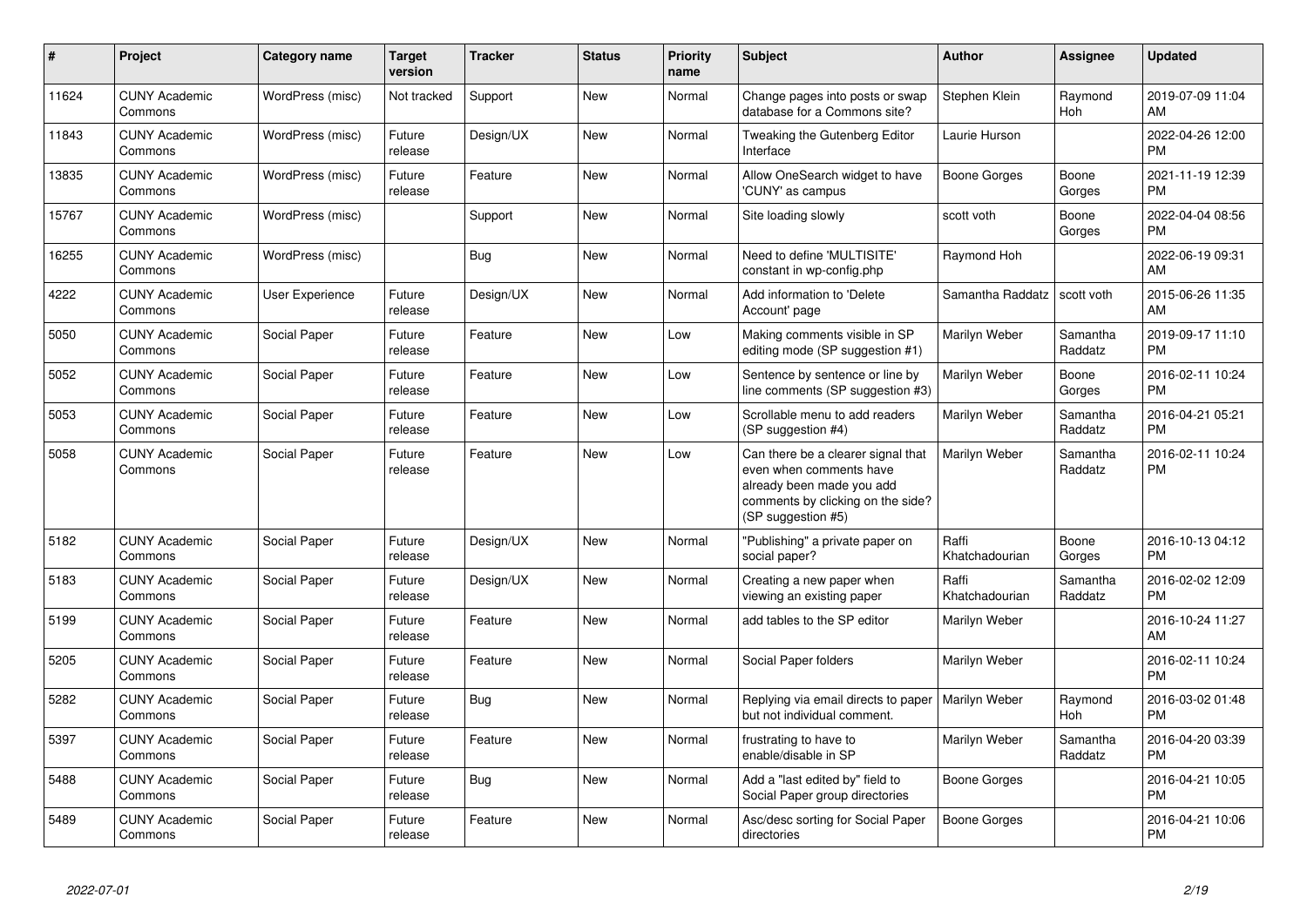| #     | Project                         | <b>Category name</b>     | <b>Target</b><br>version | <b>Tracker</b> | <b>Status</b> | <b>Priority</b><br>name | <b>Subject</b>                                                                 | Author           | Assignee            | <b>Updated</b>                |
|-------|---------------------------------|--------------------------|--------------------------|----------------|---------------|-------------------------|--------------------------------------------------------------------------------|------------------|---------------------|-------------------------------|
| 7663  | <b>CUNY Academic</b><br>Commons | Social Paper             | Future<br>release        | Bug            | New           | Normal                  | Social Paper notifications not<br>formatted correctly on secondary<br>sites    | Boone Gorges     | Boone<br>Gorges     | 2018-04-16 03:52<br>PM.       |
| 7981  | <b>CUNY Academic</b><br>Commons | Social Paper             | Future<br>release        | Bug            | New           | Normal                  | Social Paper comments should<br>not go to spam                                 | Luke Waltzer     | Boone<br>Gorges     | 2018-04-16 03:52<br>PM.       |
| 13331 | <b>CUNY Academic</b><br>Commons | Site cloning             | Future<br>release        | Bug            | New           | Normal                  | Combine Site Template and Clone<br>operations                                  | Boone Gorges     | Jeremy Felt         | 2021-11-19 12:39<br><b>PM</b> |
| 13048 | <b>CUNY Academic</b><br>Commons | Shortcodes and<br>embeds | Future<br>release        | Feature        | New           | Normal                  | Jupyter Notebooks support                                                      | Boone Gorges     |                     | 2020-07-14 11:46<br>AM        |
| 9729  | <b>CUNY Academic</b><br>Commons | <b>SEO</b>               | Not tracked              | Support        | New           | Normal                  | 503 Errors showing on<br>newlaborforum.cuny.edu                                | Diane Krauthamer | Raymond<br>Hoh      | 2018-05-22 04:48<br><b>PM</b> |
| 13430 | <b>CUNY Academic</b><br>Commons | Reply By Email           | Not tracked              | Bug            | New           | Normal                  | Delay in RBE                                                                   | Luke Waltzer     | Raymond<br>Hoh      | 2020-10-13 11:16<br>AM        |
| 16177 | <b>CUNY Academic</b><br>Commons | Reply By Email           |                          | <b>Bug</b>     | New           | Normal                  | Switch to Inbound mode for RBE                                                 | Raymond Hoh      | Raymond<br>Hoh      | 2022-05-30 04:32<br><b>PM</b> |
| 308   | <b>CUNY Academic</b><br>Commons | Registration             | Future<br>release        | Feature        | New           | Normal                  | Group recommendations for<br>signup process                                    | Boone Gorges     | Samantha<br>Raddatz | 2015-11-09 05:07<br><b>PM</b> |
| 11860 | <b>CUNY Academic</b><br>Commons | Registration             | Future<br>release        | Feature        | New           | Normal                  | Ensure Students Are Aware They<br>Can Use Aliases At Registration              | scott voth       |                     | 2019-09-24 08:46<br>AM        |
| 3615  | <b>CUNY Academic</b><br>Commons | Redmine                  | Not tracked              | Feature        | New           | Low                     | Create Redmine issues via email                                                | Dominic Giglio   | Boone<br>Gorges     | 2017-11-16 11:36<br>AM        |
| 3506  | <b>CUNY Academic</b><br>Commons | Publicity                | 1.7                      | Publicity      | New           | Normal                  | Prepare 1.7 email messaging                                                    | Micki Kaufman    | Micki<br>Kaufman    | 2014-10-01 12:36<br><b>PM</b> |
| 3509  | <b>CUNY Academic</b><br>Commons | Publicity                | 1.7                      | Publicity      | New           | Normal                  | Create 1.7 digital signage imagery                                             | Micki Kaufman    | Marilyn<br>Weber    | 2014-10-01 12:40<br><b>PM</b> |
| 9643  | <b>CUNY Academic</b><br>Commons | Publicity                | Not tracked              | Feature        | New           | Normal                  | Create a page on the Commons<br>for logos etc.                                 | Stephen Real     | Stephen Real        | 2018-04-24 10:53<br>AM        |
| 12247 | <b>CUNY Academic</b><br>Commons | Publicity                | Not tracked              | Support        | New           | Normal                  | Screenshot of First Commons<br>Homepage                                        | scott voth       | scott voth          | 2020-01-14 12:08<br><b>PM</b> |
| 2753  | <b>CUNY Academic</b><br>Commons | Public Portfolio         | Future<br>release        | Feature        | New           | Normal                  | Create actual actual tagification in<br>academic interests and other<br>fields | Micki Kaufman    | Boone<br>Gorges     | 2015-01-05 08:52<br><b>PM</b> |
| 3048  | <b>CUNY Academic</b><br>Commons | <b>Public Portfolio</b>  | Future<br>reiease        | Feature        | New           | Low                     | Images for rich text profile fields                                            | Boone Gorges     | Boone<br>Gorges     | 2014-02-19 12:56<br>PM        |
| 4253  | <b>CUNY Academic</b><br>Commons | <b>Public Portfolio</b>  | Future<br>release        | Design/UX      | New           | Normal                  | Encourage users to add portfolio<br>content                                    | Samantha Raddatz | Samantha<br>Raddatz | 2015-07-07 11:32<br>AM        |
| 4622  | <b>CUNY Academic</b><br>Commons | <b>Public Portfolio</b>  | Future<br>release        | Design/UX      | New           | Normal                  | <b>Profile Visibility Settings</b>                                             | Samantha Raddatz | Samantha<br>Raddatz | 2015-09-21 12:18<br><b>PM</b> |
| 10354 | <b>CUNY Academic</b><br>Commons | Public Portfolio         | Future<br>release        | Feature        | New           | Normal                  | Opt out of Having a Profile Page                                               | scott voth       | Chris Stein         | 2020-05-12 10:43<br>AM        |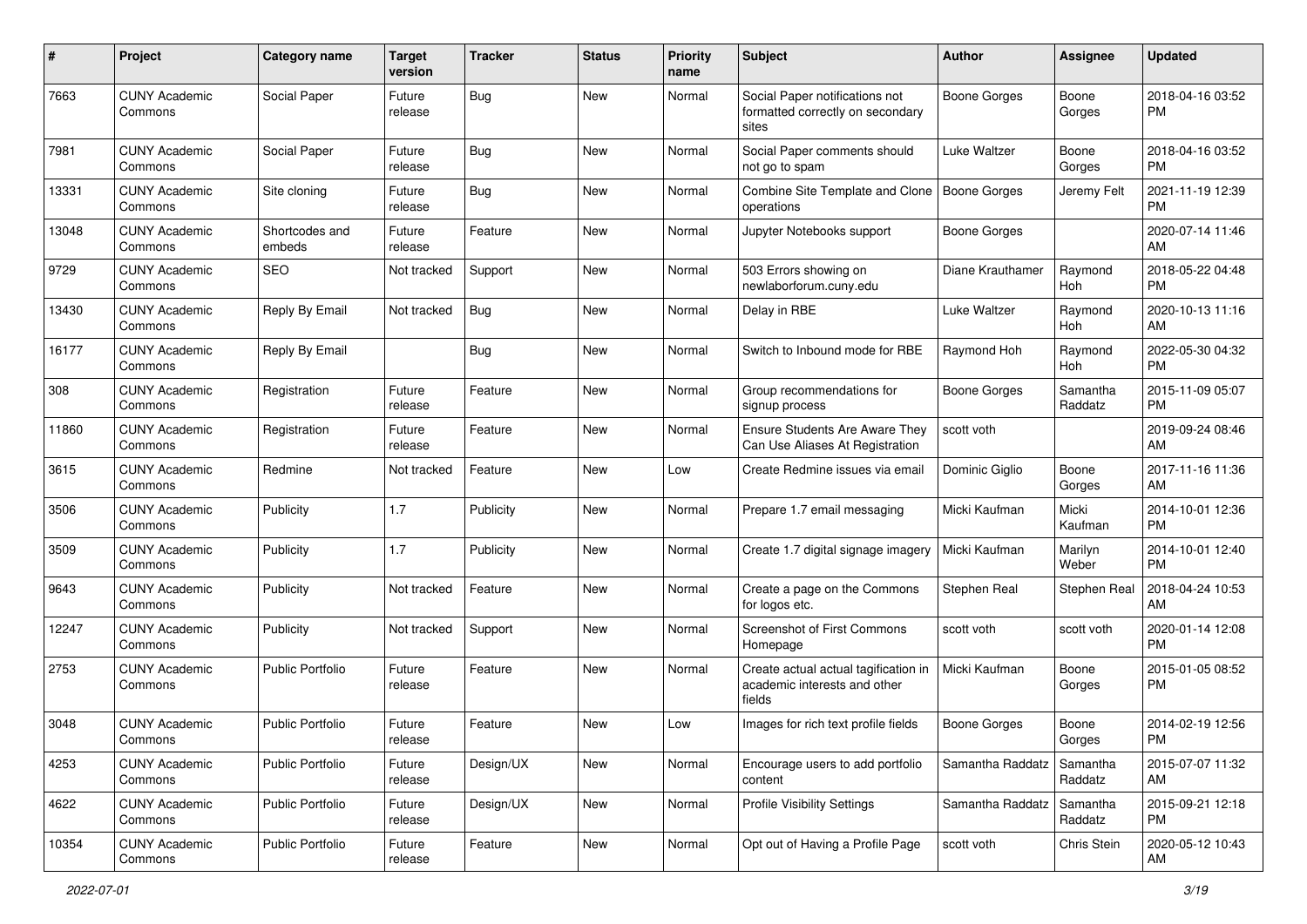| $\pmb{\#}$ | <b>Project</b>                  | Category name                         | <b>Target</b><br>version | <b>Tracker</b> | <b>Status</b> | <b>Priority</b><br>name | <b>Subject</b>                                                                             | <b>Author</b>       | Assignee           | <b>Updated</b>                |
|------------|---------------------------------|---------------------------------------|--------------------------|----------------|---------------|-------------------------|--------------------------------------------------------------------------------------------|---------------------|--------------------|-------------------------------|
| 11496      | <b>CUNY Academic</b><br>Commons | <b>Public Portfolio</b>               | 1.15.2                   | Support        | <b>New</b>    | Normal                  | Replace Twitter Icon on Member<br>Portfolio page                                           | scott voth          | Boone<br>Gorges    | 2019-06-06 01:03<br><b>PM</b> |
| 14184      | <b>CUNY Academic</b><br>Commons | <b>Public Portfolio</b>               | Future<br>release        | Feature        | <b>New</b>    | Normal                  | Centralized mechanism for storing<br>Campus affiliations                                   | Boone Gorges        | Boone<br>Gorges    | 2022-01-04 11:35<br>AM        |
| 14787      | <b>CUNY Academic</b><br>Commons | <b>Plugin Packages</b>                | Future<br>release        | Feature        | <b>New</b>    | Normal                  | Creating a "Design" plugin<br>package                                                      | Laurie Hurson       | scott voth         | 2022-04-27 04:56<br><b>PM</b> |
| 10794      | <b>CUNY Academic</b><br>Commons | Performance                           | Not tracked              | Bug            | <b>New</b>    | Normal                  | Memcached connection<br>occasionally breaks                                                | Boone Gorges        | Boone<br>Gorges    | 2018-12-06 03:30<br><b>PM</b> |
| 14908      | <b>CUNY Academic</b><br>Commons | Performance                           |                          | Bug            | New           | Normal                  | Stale object cache on cdev                                                                 | Raymond Hoh         | Boone<br>Gorges    | 2021-12-07 09:45<br>AM        |
| 8440       | <b>CUNY Academic</b><br>Commons | Onboarding                            | Not tracked              | <b>Bug</b>     | <b>New</b>    | Normal                  | Create Test Email Accounts for<br><b>Onboarding Project</b>                                | Stephen Real        | Stephen Real       | 2017-08-01 09:49<br><b>PM</b> |
| 3565       | <b>CUNY Academic</b><br>Commons | My Commons                            | Not tracked              | Documentation  | <b>New</b>    | Normal                  | Load Newest inconsistencies                                                                | Chris Stein         | scott voth         | 2015-11-09 01:16<br><b>PM</b> |
| 4535       | <b>CUNY Academic</b><br>Commons | My Commons                            | Future<br>release        | Bug            | <b>New</b>    | Low                     | My Commons filter issue                                                                    | scott voth          | Raymond<br>Hoh     | 2015-09-01 11:17<br>AM        |
| 12382      | <b>CUNY Academic</b><br>Commons | Membership                            | Not tracked              | Support        | <b>New</b>    | Normal                  | Email request change                                                                       | Marilyn Weber       | Marilyn<br>Weber   | 2020-02-06 12:56<br><b>PM</b> |
| 13891      | <b>CUNY Academic</b><br>Commons | <b>Internal Tools and</b><br>Workflow | 2.1.0                    | Feature        | New           | Normal                  | Migrate automated linting to<br>GitHub Actions                                             | Boone Gorges        | Jeremy Felt        | 2022-06-29 11:13<br>AM        |
| 15194      | <b>CUNY Academic</b><br>Commons | Internal Tools and<br>Workflow        | 2.1.0                    | Feature        | <b>New</b>    | Normal                  | PHPCS sniff for un-restored<br>switch_to_blog() calls                                      | Boone Gorges        | Jeremy Felt        | 2022-05-26 10:45<br>AM        |
| 10580      | <b>CUNY Academic</b><br>Commons | Information<br>Architecture           | Future<br>release        | Design/UX      | <b>New</b>    | Normal                  | Primary nav item review                                                                    | Boone Gorges        | Sara Cannon        | 2022-06-28 01:29<br><b>PM</b> |
| 11883      | <b>CUNY Academic</b><br>Commons | Help/Codex                            | Not tracked              | Support        | New           | Normal                  | Need Embedding Help Page<br>Update (Tableau)                                               | Anthony Wheeler     | scott voth         | 2019-09-24 08:49<br>AM        |
| 12392      | <b>CUNY Academic</b><br>Commons | Help/Codex                            | Not tracked              | Documentation  | New           | Normal                  | Updates to Common Commons<br>Questions on Help Page                                        | scott voth          | Margaret<br>Galvan | 2020-02-11 10:53<br>AM        |
| 13370      | <b>CUNY Academic</b><br>Commons | Group Library                         | Future<br>release        | Feature        | <b>New</b>    | Normal                  | Library bulk deletion and folder<br>editing                                                | Colin McDonald      | Boone<br>Gorges    | 2020-10-13 10:41<br>AM        |
| 13650      | <b>CUNY Academic</b><br>Commons | Group Library                         | Future<br>release        | Feature        | <b>New</b>    | Normal                  | Forum Attachments in Group<br>Library                                                      | Laurie Hurson       |                    | 2021-11-19 12:30<br><b>PM</b> |
| 14309      | <b>CUNY Academic</b><br>Commons | Group Library                         | Future<br>release        | Feature        | <b>New</b>    | Normal                  | Better handling of<br>bp group document file download<br>attempts when file is not present | <b>Boone Gorges</b> | Boone<br>Gorges    | 2021-11-19 12:28<br><b>PM</b> |
| 3059       | <b>CUNY Academic</b><br>Commons | Group Forums                          | Future<br>release        | Design/UX      | New           | Normal                  | Forum Post Permissable Content<br><b>Explanatory Text</b>                                  | Chris Stein         | Chris Stein        | 2015-04-02 11:27<br>AM        |
| 7928       | <b>CUNY Academic</b><br>Commons | Group Forums                          | Not tracked              | <b>Bug</b>     | <b>New</b>    | Normal                  | Duplicate Forum post                                                                       | Luke Waltzer        | Raymond<br>Hoh     | 2017-04-11 09:27<br><b>PM</b> |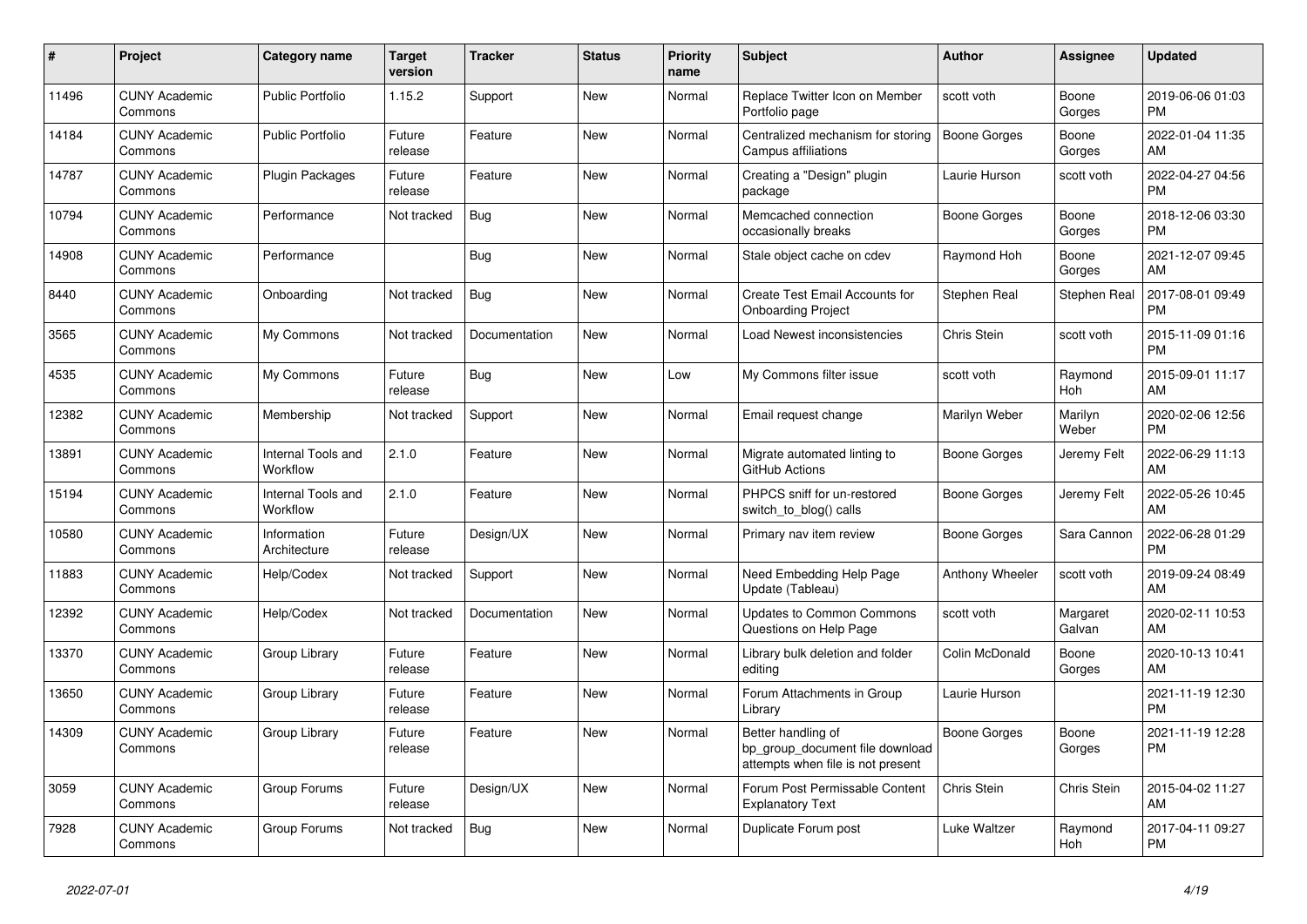| #     | Project                         | <b>Category name</b>       | <b>Target</b><br>version | <b>Tracker</b> | <b>Status</b> | <b>Priority</b><br>name | Subject                                                                             | Author                  | Assignee          | <b>Updated</b>                |
|-------|---------------------------------|----------------------------|--------------------------|----------------|---------------|-------------------------|-------------------------------------------------------------------------------------|-------------------------|-------------------|-------------------------------|
| 13199 | <b>CUNY Academic</b><br>Commons | Group Forums               | Future<br>release        | Feature        | <b>New</b>    | Normal                  | Favoring Groups over bbPress<br>plugin                                              | Colin McDonald          | Colin<br>McDonald | 2021-11-19 12:28<br><b>PM</b> |
| 13358 | <b>CUNY Academic</b><br>Commons | Group Forums               | Future<br>release        | Feature        | New           | Normal                  | Improved UI for group forum<br>threading settings                                   | Boone Gorges            | Raymond<br>Hoh    | 2021-11-19 12:27<br><b>PM</b> |
| 13457 | <b>CUNY Academic</b><br>Commons | Group Forums               | 2.0.3                    | Bug            | New           | High                    | Forum post not sending<br>notifications                                             | Filipa Calado           | Raymond<br>Hoh    | 2022-06-29 11:32<br>AM        |
| 11834 | <b>CUNY Academic</b><br>Commons | <b>Group Files</b>         | Future<br>release        | Feature        | <b>New</b>    | Normal                  | Improved tools for managing<br>group file folders                                   | <b>Boone Gorges</b>     | Sonja Leix        | 2019-09-06 03:55<br><b>PM</b> |
| 12091 | <b>CUNY Academic</b><br>Commons | <b>Group Files</b>         | Future<br>release        | Feature        | New           | Normal                  | Improved pre-upload file validation<br>for bp-group-documents                       | Boone Gorges            | Boone<br>Gorges   | 2019-11-14 01:21<br><b>PM</b> |
| 3580  | <b>CUNY Academic</b><br>Commons | Group Blogs                | Future<br>release        | Feature        | <b>New</b>    | Normal                  | Multiple blogs per group                                                            | Boone Gorges            | Boone<br>Gorges   | 2018-02-20 02:02<br><b>PM</b> |
| 4481  | <b>CUNY Academic</b><br>Commons | Events                     | Future<br>release        | Feature        | New           | Normal                  | Group admins/mods should have<br>the ability to unlink an event from<br>the group   | <b>Boone Gorges</b>     | Boone<br>Gorges   | 2017-04-24 03:53<br><b>PM</b> |
| 4592  | <b>CUNY Academic</b><br>Commons | Events                     | Future<br>release        | Design/UX      | <b>New</b>    | Normal                  | Event Creation - Venue Dropdown<br>Slow                                             | Samantha Raddatz        | Boone<br>Gorges   | 2015-09-14 04:56<br><b>PM</b> |
| 6749  | <b>CUNY Academic</b><br>Commons | Events                     | Future<br>release        | Bug            | <b>New</b>    | Low                     | BPEO iCal request can trigger<br>very large number of DB queries                    | <b>Boone Gorges</b>     | Raymond<br>Hoh    | 2016-11-15 10:09<br><b>PM</b> |
| 11531 | <b>CUNY Academic</b><br>Commons | Events                     | Future<br>release        | Feature        | New           | Normal                  | Main Events calendar should<br>include non-public events that<br>user has access to | scott voth              | Boone<br>Gorges   | 2019-06-11 10:00<br>AM        |
| 5992  | <b>CUNY Academic</b><br>Commons | <b>Email Notifications</b> | Future<br>release        | Feature        | <b>New</b>    | Normal                  | Changing the From line of<br>autogenerated blog emails                              | Marilyn Weber           |                   | 2018-09-27 05:19<br><b>PM</b> |
| 12042 | <b>CUNY Academic</b><br>Commons | <b>Email Notifications</b> | Future<br>release        | Feature        | <b>New</b>    | Normal                  | Improved error logging for BPGES<br>send queue                                      | Boone Gorges            | Boone<br>Gorges   | 2021-11-19 12:25<br><b>PM</b> |
| 1166  | <b>CUNY Academic</b><br>Commons | <b>Email Invitations</b>   | Future<br>release        | Feature        | <b>New</b>    | Low                     | Better organizational tools for Sent   Boone Gorges<br><b>Invites</b>               |                         | Boone<br>Gorges   | 2015-11-09 06:02<br><b>PM</b> |
| 1167  | <b>CUNY Academic</b><br>Commons | <b>Email Invitations</b>   | Future<br>release        | Feature        | <b>New</b>    | Low                     | Allow email invitations to be resent   Boone Gorges                                 |                         | Boone<br>Gorges   | 2015-11-12 12:53<br>AM        |
| 14496 | <b>CUNY Academic</b><br>Commons | Domain Mapping             | Future<br>release        | Bug            | New           | Normal                  | Mapped domain SSO uses<br>third-party cookies                                       | Raymond Hoh             | Raymond<br>Hoh    | 2021-05-24 04:03<br><b>PM</b> |
| 4225  | <b>CUNY Academic</b><br>Commons | DiRT Integration           | Future<br>release        | Design/UX      | New           | Normal                  | Add information to DIRT page (in<br>Create a Group)                                 | Samantha Raddatz        | Matt Gold         | 2015-06-26 03:14<br>PM        |
| 16199 | <b>CUNY Academic</b><br>Commons | <b>Directories</b>         | 2.0.3                    | <b>Bug</b>     | New           | Normal                  | Removed "Semester" Filter from<br><b>Courses Directory</b>                          | Laurie Hurson           | Boone<br>Gorges   | 2022-06-29 11:32<br>AM        |
| 10439 | <b>CUNY Academic</b><br>Commons | Design                     | 2.1.0                    | Design/UX      | New           | Normal                  | Create Style Guide for Commons                                                      | Sonja Leix              | Sara Cannon       | 2022-06-28 01:43<br><b>PM</b> |
| 9420  | <b>CUNY Academic</b><br>Commons | cuny.is                    | Not tracked              | Feature        | New           | Normal                  | Request for http://cuny.is/streams                                                  | Raffi<br>Khatchadourian | Marilyn<br>Weber  | 2018-04-02 10:08<br>AM        |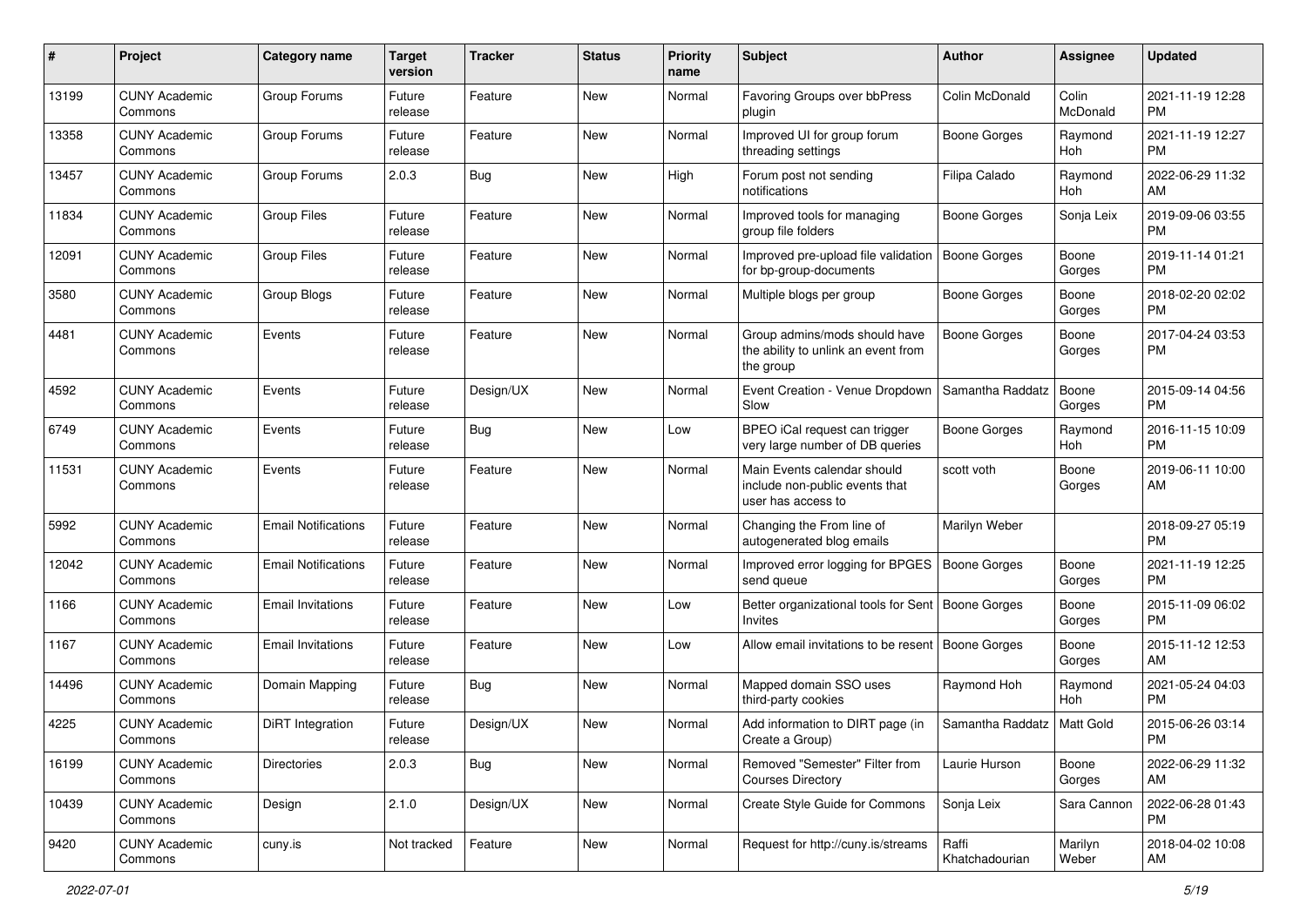| #     | <b>Project</b>                  | <b>Category name</b>      | <b>Target</b><br>version | <b>Tracker</b> | <b>Status</b> | <b>Priority</b><br>name | <b>Subject</b>                                                                            | <b>Author</b>    | Assignee            | <b>Updated</b>                |
|-------|---------------------------------|---------------------------|--------------------------|----------------|---------------|-------------------------|-------------------------------------------------------------------------------------------|------------------|---------------------|-------------------------------|
| 10226 | <b>CUNY Academic</b><br>Commons | Courses                   | Future<br>release        | Feature        | New           | Normal                  | Add "My Courses" to drop down<br>list                                                     | scott voth       | Boone<br>Gorges     | 2021-11-19 12:42<br><b>PM</b> |
| 11789 | <b>CUNY Academic</b><br>Commons | Courses                   | Future<br>release        | Feature        | New           | Normal                  | Ability to remove item from<br>Courses list                                               | Laurie Hurson    | Sonja Leix          | 2019-09-24 12:28<br><b>PM</b> |
| 12438 | <b>CUNY Academic</b><br>Commons | Courses                   | Not tracked              | Bug            | <b>New</b>    | Normal                  | Site appearing twice                                                                      | Laurie Hurson    | Boone<br>Gorges     | 2020-02-18 01:34<br><b>PM</b> |
| 13466 | <b>CUNY Academic</b><br>Commons | Cavalcade                 | Future<br>release        | Feature        | <b>New</b>    | Normal                  | Automated cleanup for duplicate<br>Cavalcade tasks                                        | Boone Gorges     | Boone<br>Gorges     | 2020-10-13 05:24<br><b>PM</b> |
| 4226  | <b>CUNY Academic</b><br>Commons | <b>BuddyPress Docs</b>    | Future<br>release        | Design/UX      | <b>New</b>    | Normal                  | Add option to connect a Doc with<br>a Group                                               | Samantha Raddatz | Samantha<br>Raddatz | 2015-09-09 04:08<br><b>PM</b> |
| 6389  | <b>CUNY Academic</b><br>Commons | <b>BuddyPress Docs</b>    | Future<br>release        | Feature        | New           | Low                     | Make Discussion Area Visible<br>When Editing a Doc                                        | Luke Waltzer     | Boone<br>Gorges     | 2016-10-21 04:16<br><b>PM</b> |
| 7624  | <b>CUNY Academic</b><br>Commons | BuddyPress (misc)         | Future<br>release        | Design/UX      | <b>New</b>    | Normal                  | <b>BP Notifications</b>                                                                   | Luke Waltzer     | Paige Dupont        | 2017-02-08 10:43<br><b>PM</b> |
| 11243 | <b>CUNY Academic</b><br>Commons | BuddyPress (misc)         | Future<br>release        | Bug            | <b>New</b>    | Normal                  | Audit bp-custom.php                                                                       | Raymond Hoh      | Raymond<br>Hoh      | 2022-04-26 11:59<br>AM        |
| 6078  | <b>CUNY Academic</b><br>Commons | <b>Blogs (BuddyPress)</b> | Future<br>release        | Feature        | New           | Normal                  | <b>Explore Adding Network Blog</b><br>Metadata Plugin                                     | Luke Waltzer     | Luke Waltzer        | 2016-10-11 10:29<br><b>PM</b> |
| 8835  | <b>CUNY Academic</b><br>Commons | <b>Blogs (BuddyPress)</b> | Future<br>release        | Feature        | <b>New</b>    | Normal                  | Extend cuny is shortlinks to sites                                                        | Luke Waltzer     | Boone<br>Gorges     | 2022-04-26 11:59<br>AM        |
| 4635  | <b>CUNY Academic</b><br>Commons | Authentication            | Future<br>release        | Feature        | New           | Normal                  | Allow non-WP authentication                                                               | Boone Gorges     | Sonja Leix          | 2019-03-01 02:05<br><b>PM</b> |
| 9720  | <b>CUNY Academic</b><br>Commons | Authentication            | Future<br>release        | Feature        | New           | Normal                  | The Commons should be an<br>oAuth provider                                                | Boone Gorges     |                     | 2019-03-01 02:04<br><b>PM</b> |
| 7022  | <b>CUNY Academic</b><br>Commons | Announcements             | Future<br>release        | <b>Bug</b>     | <b>New</b>    | Normal                  | Sitewide announcements should<br>be displayed on, and dismissable<br>from, mapped domains | Boone Gorges     | Boone<br>Gorges     | 2018-03-22 10:18<br>AM        |
| 4972  | <b>CUNY Academic</b><br>Commons | Analytics                 | Not tracked              | Bug            | New           | Normal                  | <b>Newsletter Analytics</b>                                                               | Stephen Real     | Matt Gold           | 2015-12-09 12:54<br><b>PM</b> |
| 5679  | <b>CUNY Academic</b><br>Commons | Analytics                 | Not tracked              | Feature        | <b>New</b>    | Normal                  | Logged In Users for GA                                                                    | Valerie Townsend | Valerie<br>Townsend | 2016-06-11 09:49<br>AM        |
| 15210 | <b>CUNY Academic</b><br>Commons | Analytics                 | Not tracked              | Design/UX      | <b>New</b>    | Normal                  | Google Analytics improvements                                                             | Colin McDonald   | Boone<br>Gorges     | 2022-05-24 10:47<br>AM        |
| 10839 | <b>CUNY Academic</b><br>Commons | About page                | Not tracked              | Support        | New           | Normal                  | <b>Mission Statement Needs</b><br>Revision                                                | scott voth       | Matt Gold           | 2018-12-26 10:58<br>AM        |
| 5298  | <b>CUNY Academic</b><br>Commons |                           | Not tracked              | Publicity      | <b>New</b>    | Normal                  | Survey Pop-Up Text                                                                        | Samantha Raddatz | Samantha<br>Raddatz | 2016-03-22 12:27<br><b>PM</b> |
| 6665  | <b>CUNY Academic</b><br>Commons |                           | Not tracked              | Publicity      | <b>New</b>    | Normal                  | Dead Link in 1.10 announcement<br>post                                                    | Paige Dupont     | Stephen Real        | 2016-12-01 03:11<br><b>PM</b> |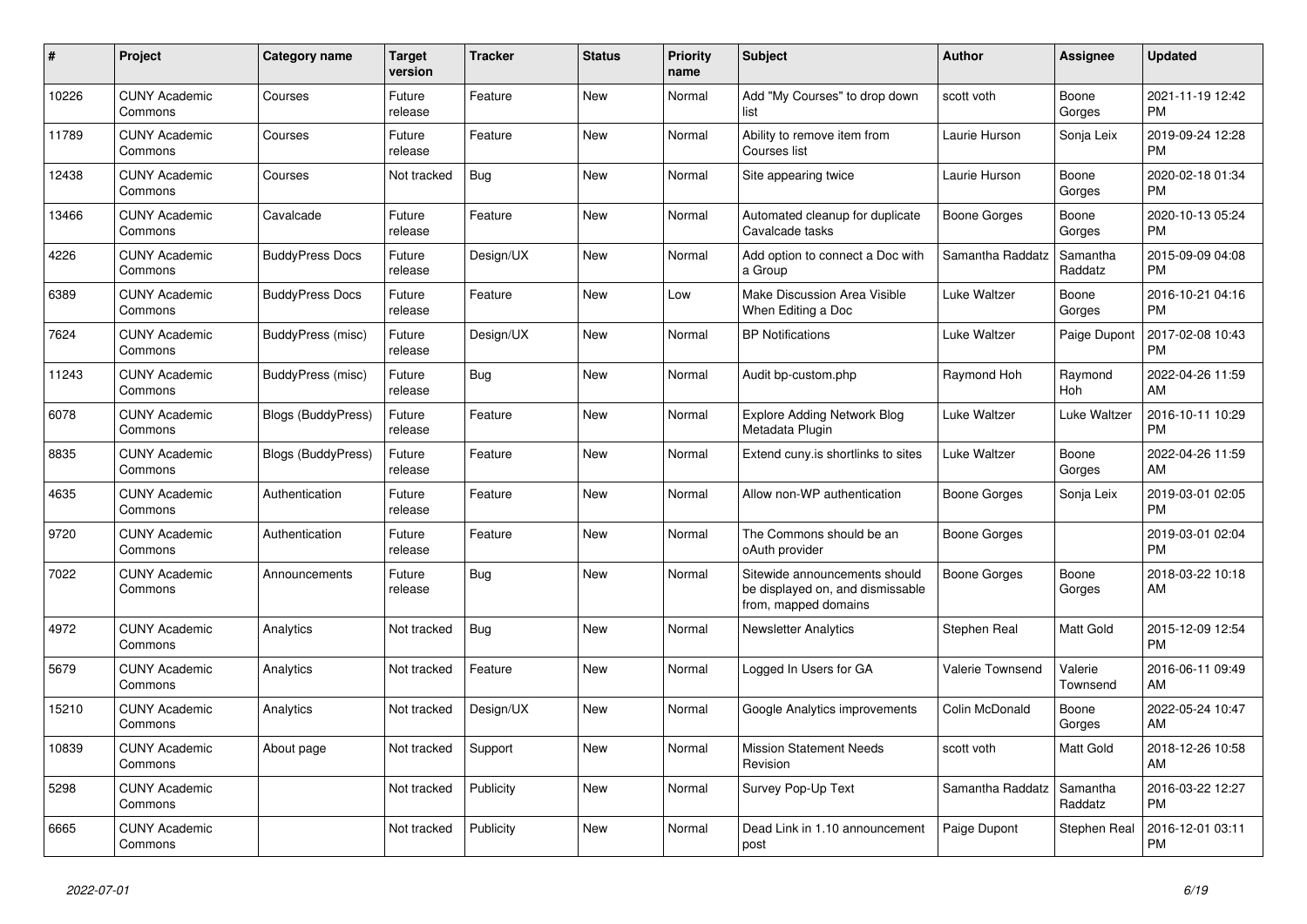| #     | Project                         | <b>Category name</b> | <b>Target</b><br>version | <b>Tracker</b> | <b>Status</b> | <b>Priority</b><br>name | <b>Subject</b>                                                                                                                               | <b>Author</b>           | <b>Assignee</b>    | <b>Updated</b>                |
|-------|---------------------------------|----------------------|--------------------------|----------------|---------------|-------------------------|----------------------------------------------------------------------------------------------------------------------------------------------|-------------------------|--------------------|-------------------------------|
| 8607  | <b>CUNY Academic</b><br>Commons |                      | Not tracked              | Support        | New           | Normal                  | Paypal?                                                                                                                                      | Marilyn Weber           | Matt Gold          | 2018-05-15 01:37<br><b>PM</b> |
| 9908  | <b>CUNY Academic</b><br>Commons |                      | Not tracked              | Feature        | New           | Normal                  | Is it possible to send email<br>updates to users (or an email<br>address not on the list) for only a<br>single page AFTER being<br>prompted? | <b>Michael Shields</b>  | scott voth         | 2018-06-11 01:34<br><b>PM</b> |
| 11392 | <b>CUNY Academic</b><br>Commons |                      | Future<br>release        | <b>Bug</b>     | <b>New</b>    | Normal                  | Migrate users away from<br><b>StatPress</b>                                                                                                  | <b>Boone Gorges</b>     |                    | 2019-04-23 03:53<br><b>PM</b> |
| 11393 | <b>CUNY Academic</b><br>Commons |                      | Not tracked              | Publicity      | New           | Normal                  | After 1.15 release, ceate a hero<br>slide and post about adding a site<br>to a group                                                         | scott voth              | Patrick<br>Sweeney | 2019-05-14 10:32<br>AM        |
| 11879 | <b>CUNY Academic</b><br>Commons |                      | Not tracked              | <b>Bug</b>     | <b>New</b>    | Normal                  | Hypothesis comments appearing<br>on multiple, different pdfs across<br>blogs                                                                 | Laurie Hurson           | Laurie Hurson      | 2019-09-19 02:39<br>PM        |
| 12328 | <b>CUNY Academic</b><br>Commons |                      | Not tracked              | Support        | <b>New</b>    | Normal                  | Sign up Code for Non-CUNY<br>Faculty                                                                                                         | Laurie Hurson           |                    | 2020-01-28 10:25<br>AM        |
| 12352 | <b>CUNY Academic</b><br>Commons |                      | Not tracked              | Support        | <b>New</b>    | Normal                  | "posts list" page builder block<br>option                                                                                                    | Marilyn Weber           |                    | 2020-02-03 01:29<br>PM        |
| 12911 | <b>CUNY Academic</b><br>Commons |                      | Not tracked              | Feature        | <b>New</b>    | Normal                  | Block access to xmlrpc.php based<br>on User-Agent                                                                                            | <b>Boone Gorges</b>     | Boone<br>Gorges    | 2020-06-09 05:12<br><b>PM</b> |
| 13286 | <b>CUNY Academic</b><br>Commons |                      | Not tracked              | Support        | <b>New</b>    | Normal                  | problem connecting with<br>WordPress app                                                                                                     | Marilyn Weber           | Raymond<br>Hoh     | 2020-09-08 11:16<br>AM        |
| 13949 | CUNY Academic<br>Commons        |                      | Not tracked              | <b>Bug</b>     | New           | Normal                  | Continued debugging of runaway<br>MySQL connections                                                                                          | Matt Gold               | Boone<br>Gorges    | 2021-09-14 10:42<br>AM        |
| 14394 | <b>CUNY Academic</b><br>Commons |                      | Not tracked              | Feature        | <b>New</b>    | Normal                  | Commons News Site - redesign                                                                                                                 | scott voth              | scott voth         | 2021-09-14 10:46<br>AM        |
| 14475 | <b>CUNY Academic</b><br>Commons |                      | Not tracked              | Publicity      | <b>New</b>    | Normal                  | OER Showcase Page                                                                                                                            | Laurie Hurson           | Laurie Hurson      | 2021-09-14 10:46<br>AM        |
| 14792 | <b>CUNY Academic</b><br>Commons |                      |                          | <b>Bug</b>     | <b>New</b>    | Normal                  | Inconsistent email notifications<br>from gravity forms                                                                                       | Raffi<br>Khatchadourian |                    | 2021-10-04 01:50<br><b>PM</b> |
| 14936 | <b>CUNY Academic</b><br>Commons |                      |                          | Bug            | New           | Normal                  | Commons websites blocked by<br>SPS campus network                                                                                            | Laurie Hurson           |                    | 2021-11-03 03:57<br><b>PM</b> |
| 14940 | <b>CUNY Academic</b><br>Commons |                      |                          | Bug            | New           | Normal                  | Discrepancy between Commons<br>profile "sites" and actual # of sites                                                                         | Laurie Hurson           |                    | 2021-11-08 11:09<br>AM        |
| 15045 | <b>CUNY Academic</b><br>Commons |                      |                          | Support        | New           | Normal                  | no result for KCeL in the search<br>box on the commons                                                                                       | Marilyn Weber           |                    | 2021-12-10 11:29<br>AM        |
| 15565 | <b>CUNY Academic</b><br>Commons |                      |                          | Support        | New           | Normal                  | Events - send updates to an email<br>listserv                                                                                                | Marilyn Weber           |                    | 2022-03-10 01:06<br>PM        |
| 15685 | <b>CUNY Academic</b><br>Commons |                      |                          | Support        | New           | High                    | problem with chrome?                                                                                                                         | Marilyn Weber           |                    | 2022-04-25 03:40<br>PM        |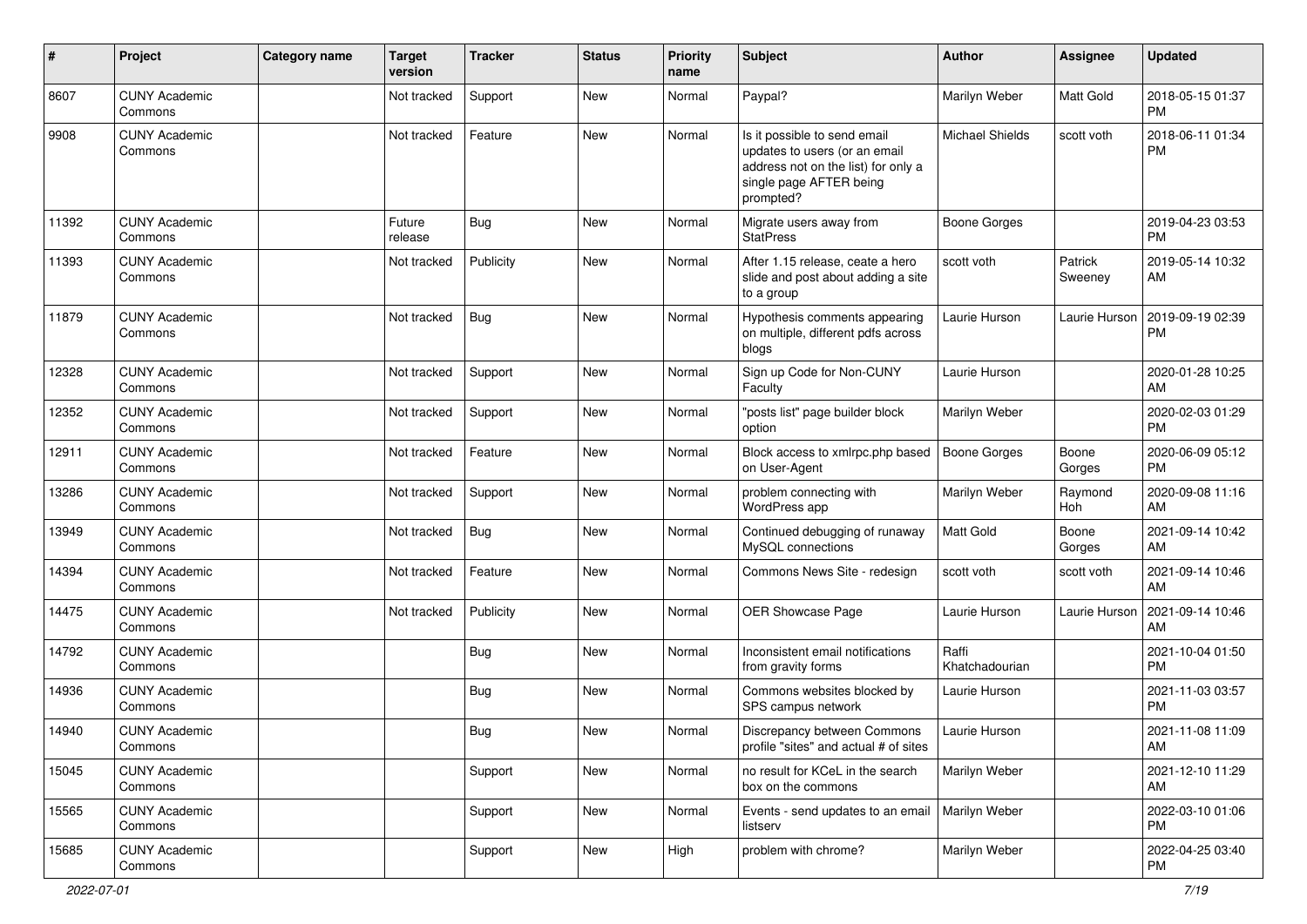| #     | Project                         | <b>Category name</b>     | <b>Target</b><br>version | <b>Tracker</b> | <b>Status</b> | <b>Priority</b><br>name | <b>Subject</b>                                                                             | <b>Author</b>           | <b>Assignee</b>     | <b>Updated</b>                |
|-------|---------------------------------|--------------------------|--------------------------|----------------|---------------|-------------------------|--------------------------------------------------------------------------------------------|-------------------------|---------------------|-------------------------------|
| 15757 | <b>CUNY Academic</b><br>Commons |                          |                          | <b>Bug</b>     | <b>New</b>    | Normal                  | Members # do not match                                                                     | Laurie Hurson           |                     | 2022-03-30 04:52<br><b>PM</b> |
| 15816 | <b>CUNY Academic</b><br>Commons |                          | Not tracked              | Support        | <b>New</b>    | Normal                  | slow loading at SPS                                                                        | Marilyn Weber           |                     | 2022-04-05 01:26<br><b>PM</b> |
| 15883 | <b>CUNY Academic</b><br>Commons |                          | 2.1.0                    | Feature        | <b>New</b>    | Normal                  | Release BPGES update                                                                       | Boone Gorges            | Boone<br>Gorges     | 2022-05-26 10:39<br>AM        |
| 16294 | <b>CUNY Academic</b><br>Commons |                          |                          | Bug            | <b>New</b>    | Urgent                  | CAC is down                                                                                | Raffi<br>Khatchadourian |                     | 2022-06-27 02:00<br><b>PM</b> |
| 16307 | <b>CUNY Academic</b><br>Commons |                          |                          | <b>Bug</b>     | <b>New</b>    | Normal                  | Add brief messaging to<br>accept/decline group membership<br>requests                      | <b>Matt Gold</b>        | Boone<br>Gorges     | 2022-06-27 06:13<br><b>PM</b> |
| 16318 | <b>CUNY Academic</b><br>Commons |                          |                          | <b>Bug</b>     | <b>New</b>    | Normal                  | Unable to Access block editor or<br>embed YouTube videos in new<br>pages, in one site only | <b>Syelle Graves</b>    |                     | 2022-06-29 02:24<br><b>PM</b> |
| 4986  | <b>CUNY Academic</b><br>Commons | ZenDesk                  | Not tracked              | Support        | Assigned      | Normal                  | Prepare documentation for<br>Zendesk re web widget                                         | <b>Matt Gold</b>        | Samantha<br>Raddatz | 2016-02-25 03:09<br><b>PM</b> |
| 412   | <b>CUNY Academic</b><br>Commons | <b>WordPress Themes</b>  | Future<br>release        | Feature        | Assigned      | Normal                  | <b>Featured Themes</b>                                                                     | <b>Matt Gold</b>        | Dominic<br>Giglio   | 2015-01-05 08:44<br><b>PM</b> |
| 3492  | <b>CUNY Academic</b><br>Commons | <b>WordPress Themes</b>  | Future<br>release        | Support        | Assigned      | Normal                  | Add CBOX theme to the<br>Commons                                                           | scott voth              | Raymond<br>Hoh      | 2014-10-08 05:55<br><b>PM</b> |
| 497   | <b>CUNY Academic</b><br>Commons | <b>WordPress Plugins</b> | Future<br>release        | Feature        | Assigned      | Normal                  | Drag and Drop Ordering on<br><b>Gallery Post Plugin</b>                                    | <b>Matt Gold</b>        | Ron Rennick         | 2015-11-09 06:18<br><b>PM</b> |
| 658   | <b>CUNY Academic</b><br>Commons | <b>WordPress Plugins</b> | Future<br>release        | Feature        | Assigned      | Normal                  | Rebulid Sitewide Tag Suggestion                                                            | Matt Gold               | Boone<br>Gorges     | 2015-01-05 08:47<br><b>PM</b> |
| 1562  | <b>CUNY Academic</b><br>Commons | <b>WordPress Plugins</b> | Future<br>release        | Feature        | Assigned      | Low                     | Play with NYT Collaborative<br><b>Authoring Tool</b>                                       | <b>Matt Gold</b>        | Boone<br>Gorges     | 2015-01-05 08:47<br><b>PM</b> |
| 2223  | <b>CUNY Academic</b><br>Commons | <b>WordPress Plugins</b> | Future<br>release        | Feature        | Assigned      | Low                     | Add Participad to the CUNY<br><b>Academic Commons</b>                                      | Matt Gold               | Boone<br>Gorges     | 2014-09-17 10:03<br><b>PM</b> |
| 8078  | <b>CUNY Academic</b><br>Commons | <b>WordPress Plugins</b> | Future<br>release        | System Upgrade | Assigned      | Normal                  | <b>CommentPress Updates</b>                                                                | Margaret Galvan         | Christian<br>Wach   | 2017-05-08 03:49<br><b>PM</b> |
| 13946 | <b>CUNY Academic</b><br>Commons | <b>WordPress Plugins</b> | 2.1.0                    | Support        | Assigned      | Normal                  | Custom Embed handler For<br>OneDrive files                                                 | scott voth              | Raymond<br>Hoh      | 2022-05-26 10:46<br>AM        |
| 287   | <b>CUNY Academic</b><br>Commons | WordPress (misc)         | Future<br>release        | Feature        | Assigned      | Normal                  | Create troubleshooting tool for<br>account sign-up                                         | <b>Matt Gold</b>        | Boone<br>Gorges     | 2015-11-09 06:17<br><b>PM</b> |
| 365   | <b>CUNY Academic</b><br>Commons | WordPress (misc)         | Future<br>release        | Feature        | Assigned      | Normal                  | <b>Create Mouseover Tooltips</b><br>throughout Site                                        | <b>Matt Gold</b>        | Chris Stein         | 2015-11-09 06:18<br><b>PM</b> |
| 636   | <b>CUNY Academic</b><br>Commons | WordPress (misc)         | Not tracked              | Support        | Assigned      | Normal                  | Create Lynda.com-like Table of<br>Contents for Prospective Tutorial<br>Screencasts         | <b>Matt Gold</b>        | scott voth          | 2016-02-23 03:12<br><b>PM</b> |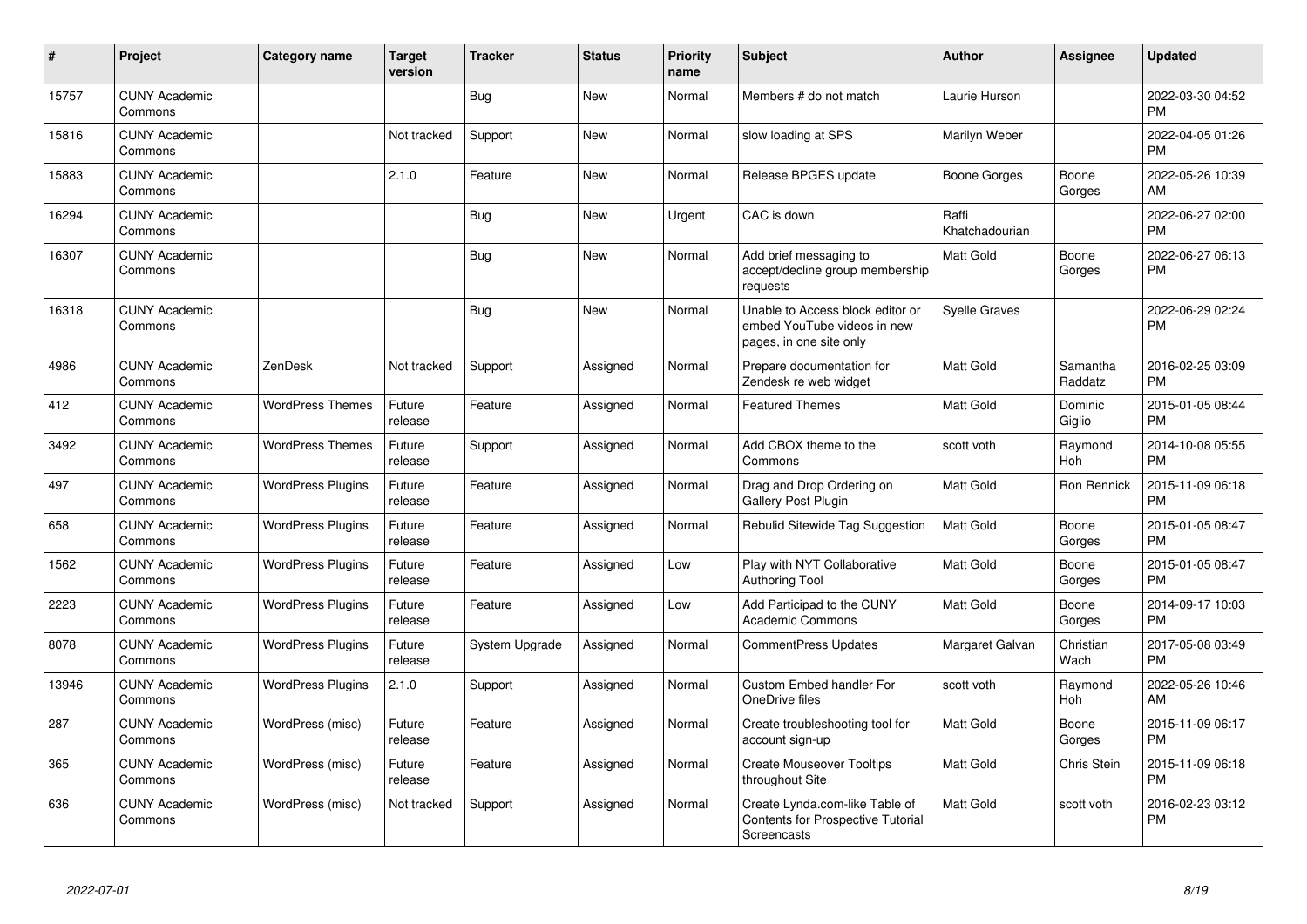| $\#$ | Project                         | <b>Category name</b>    | Target<br>version | <b>Tracker</b> | <b>Status</b> | Priority<br>name | <b>Subject</b>                                                        | <b>Author</b>           | <b>Assignee</b>     | <b>Updated</b>                |
|------|---------------------------------|-------------------------|-------------------|----------------|---------------|------------------|-----------------------------------------------------------------------|-------------------------|---------------------|-------------------------------|
| 1105 | <b>CUNY Academic</b><br>Commons | WordPress (misc)        | Future<br>release | Feature        | Assigned      | Normal           | Rephrase Blog Privacy Options                                         | <b>Matt Gold</b>        | Samantha<br>Raddatz | 2015-11-09 06:19<br><b>PM</b> |
| 1508 | <b>CUNY Academic</b><br>Commons | WordPress (misc)        | Future<br>release | Feature        | Assigned      | Normal           | Share login cookies across<br>mapped domains                          | Boone Gorges            | Boone<br>Gorges     | 2012-07-02 12:12<br><b>PM</b> |
| 2167 | <b>CUNY Academic</b><br>Commons | WordPress (misc)        | Future<br>release | Bug            | Assigned      | Normal           | CAC-Livestream Plugin Issues                                          | Michael Smith           | Dominic<br>Giglio   | 2015-01-02 03:06<br><b>PM</b> |
| 2175 | <b>CUNY Academic</b><br>Commons | WordPress (misc)        | Not tracked       | Support        | Assigned      | Normal           | Subscibe 2 vs. Jetpack<br>subscription options                        | local admin             | Matt Gold           | 2016-01-26 04:58<br><b>PM</b> |
| 3759 | <b>CUNY Academic</b><br>Commons | WordPress (misc)        | Future<br>release | Feature        | Assigned      | Normal           | Review Interface for Adding Users<br>to Blogs                         | <b>Matt Gold</b>        | Boone<br>Gorges     | 2015-03-24 05:52<br><b>PM</b> |
| 4388 | <b>CUNY Academic</b><br>Commons | WordPress (misc)        | Future<br>release | <b>Bug</b>     | Assigned      | Normal           | Repeated request for<br>authentication.                               | Alice.Lynn<br>McMichael | Raymond<br>Hoh      | 2015-08-11 07:35<br><b>PM</b> |
| 9941 | <b>CUNY Academic</b><br>Commons | Wiki                    | Not tracked       | Support        | Assigned      | Normal           | Wiki functionality                                                    | Matt Gold               | Boone<br>Gorges     | 2018-06-26 10:57<br>AM        |
| 3473 | <b>CUNY Academic</b><br>Commons | User Experience         | Future<br>release | Feature        | Assigned      | Normal           | Commons profile: Add help info<br>about "Positions" replacing "title" | Keith Miyake            | Samantha<br>Raddatz | 2015-11-09 02:28<br><b>PM</b> |
| 4661 | <b>CUNY Academic</b><br>Commons | <b>User Experience</b>  | Future<br>release | Bug            | Assigned      | Normal           | <b>Simplify Events text</b>                                           | Matt Gold               | Samantha<br>Raddatz | 2015-10-02 09:06<br><b>PM</b> |
| 5316 | <b>CUNY Academic</b><br>Commons | <b>User Experience</b>  | Future<br>release | Feature        | Assigned      | Normal           | Prompt user email address<br>updates                                  | <b>Matt Gold</b>        | Stephen Real        | 2016-12-21 03:30<br><b>PM</b> |
| 6298 | <b>CUNY Academic</b><br>Commons | User Experience         | Not tracked       | Design/UX      | Assigned      | Normal           | Examine data from survey                                              | Matt Gold               | Margaret<br>Galvan  | 2016-10-14 12:16<br><b>PM</b> |
| 3090 | <b>CUNY Academic</b><br>Commons | Twitter page            | Future<br>release | Feature        | Assigned      | Normal           | Prevent Retweets from showing<br>up on Commons twitter page           | Matt Gold               | <b>Tahir Butt</b>   | 2016-10-24 11:31<br>AM        |
| 8666 | <b>CUNY Academic</b><br>Commons | Teaching                | Not tracked       | Documentation  | Assigned      | Normal           | Create Teaching on the Commons<br>Resource Page                       | <b>Matt Gold</b>        | Laurie Hurson       | 2019-09-23 03:16<br><b>PM</b> |
| 6426 | <b>CUNY Academic</b><br>Commons | Spam/Spam<br>Prevention | Future<br>release | Feature        | Assigned      | Normal           | Force captcha on all comments?                                        | Matt Gold               | <b>Tahir Butt</b>   | 2016-10-24 02:06<br><b>PM</b> |
| 8898 | <b>CUNY Academic</b><br>Commons | Social Paper            | Not tracked       | Feature        | Assigned      | Normal           | Usage data on docs and social<br>paper                                | Matt Gold               | Matt Gold           | 2017-11-16 11:32<br>AM        |
| 3662 | <b>CUNY Academic</b><br>Commons | <b>SEO</b>              | Future<br>release | Feature        | Assigned      | Normal           | Duplicate Content/SEO/Google<br>issues                                | Matt Gold               | Raymond<br>Hoh      | 2015-04-13 04:37<br><b>PM</b> |
| 3002 | <b>CUNY Academic</b><br>Commons | Search                  | Future<br>release | Feature        | Assigned      | Normal           | Overhaul CAC search by using<br>external search appliance             | Boone Gorges            | Boone<br>Gorges     | 2020-07-15 03:05<br><b>PM</b> |
| 6671 | <b>CUNY Academic</b><br>Commons | Reply By Email          | Not tracked       | <b>Bug</b>     | Assigned      | Normal           | "Post too often" RBE error<br>message                                 | Matt Gold               | Raymond<br>Hoh      | 2016-11-11 09:55<br>AM        |
| 8976 | <b>CUNY Academic</b><br>Commons | Reply By Email          | Not tracked       | Feature        | Assigned      | Normal           | Package RBE new topics posting?                                       | <b>Matt Gold</b>        | Raymond<br>Hoh      | 2017-12-04 02:34<br><b>PM</b> |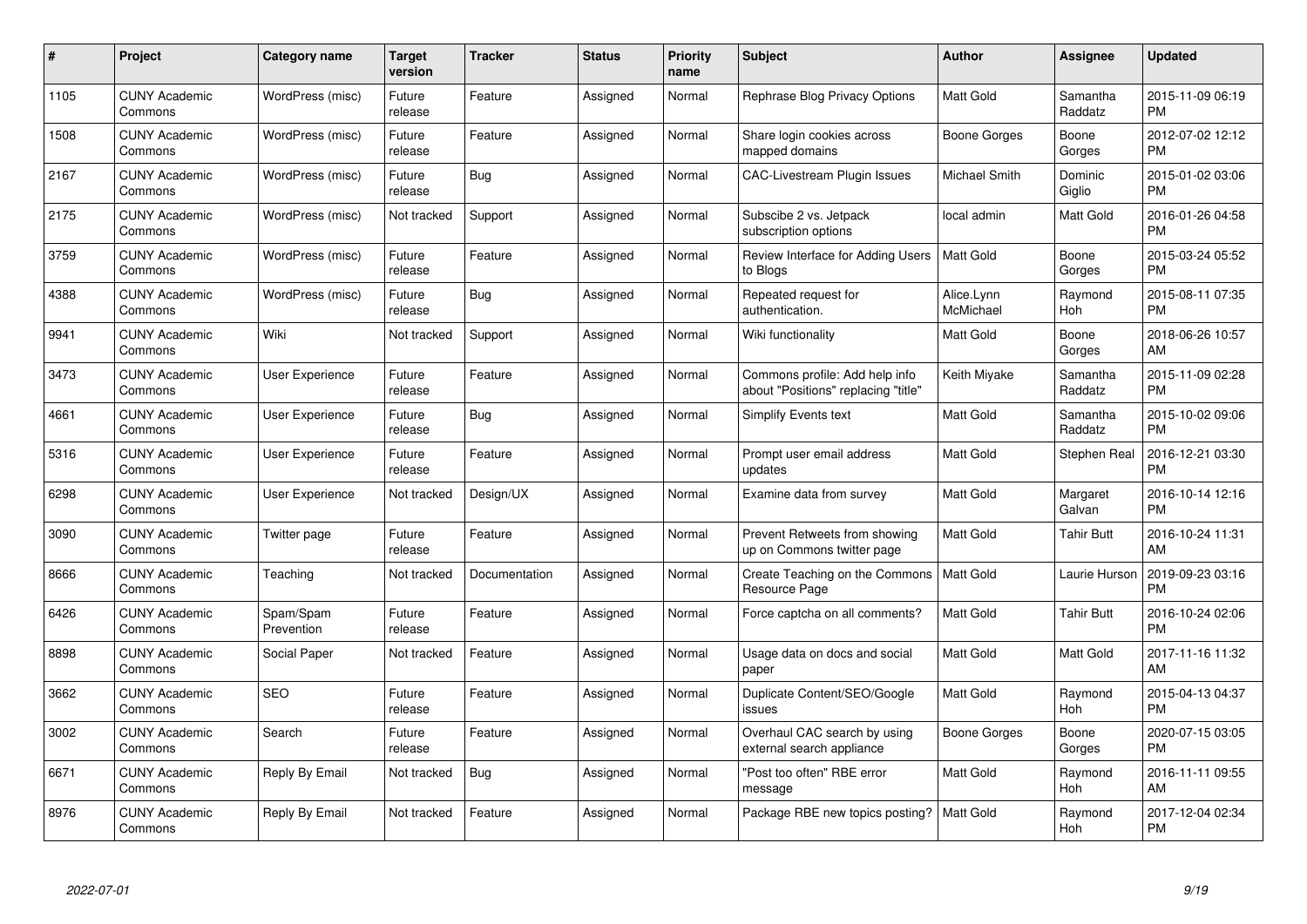| #    | Project                         | <b>Category name</b>    | <b>Target</b><br>version | <b>Tracker</b> | <b>Status</b> | Priority<br>name | <b>Subject</b>                                                                             | Author              | <b>Assignee</b>     | <b>Updated</b>                |
|------|---------------------------------|-------------------------|--------------------------|----------------|---------------|------------------|--------------------------------------------------------------------------------------------|---------------------|---------------------|-------------------------------|
| 370  | <b>CUNY Academic</b><br>Commons | Registration            | Future<br>release        | Feature        | Assigned      | High             | <b>Guest Accounts</b>                                                                      | <b>Matt Gold</b>    | <b>Matt Gold</b>    | 2015-04-09 09:33<br><b>PM</b> |
| 5225 | <b>CUNY Academic</b><br>Commons | Registration            | Future<br>release        | Feature        | Assigned      | Normal           | On-boarding Issues                                                                         | Luke Waltzer        | Samantha<br>Raddatz | 2016-02-12 02:58<br><b>PM</b> |
| 940  | <b>CUNY Academic</b><br>Commons | Redmine                 | Future<br>release        | Feature        | Assigned      | Low              | Communication with users after<br>releases                                                 | Matt Gold           | Dominic<br>Giglio   | 2012-09-09 04:36<br><b>PM</b> |
| 3510 | <b>CUNY Academic</b><br>Commons | Publicity               | 1.7                      | Publicity      | Assigned      | Normal           | Post on the News Blog re: 'My<br>Commons'                                                  | Micki Kaufman       | Sarah<br>Morgano    | 2014-10-15 11:18<br>AM        |
| 3511 | <b>CUNY Academic</b><br>Commons | Publicity               | 1.7                      | Publicity      | Assigned      | Normal           | Social media for 1.7                                                                       | Micki Kaufman       | Sarah<br>Morgano    | 2014-10-14 03:32<br><b>PM</b> |
| 6115 | <b>CUNY Academic</b><br>Commons | Publicity               | Not tracked              | Feature        | Assigned      | Normal           | create digital signage for GC                                                              | <b>Matt Gold</b>    | scott voth          | 2016-10-11 10:09<br><b>PM</b> |
| 2013 | <b>CUNY Academic</b><br>Commons | <b>Public Portfolio</b> | Future<br>release        | Feature        | Assigned      | Low              | Have Profile Privacy Options show<br>up only for filled-in fields                          | Matt Gold           | Boone<br>Gorges     | 2015-11-09 06:09<br><b>PM</b> |
| 2832 | <b>CUNY Academic</b><br>Commons | <b>Public Portfolio</b> | Future<br>release        | Feature        | Assigned      | Normal           | Improve interface for (not)<br>auto-linking profile fields                                 | <b>Boone Gorges</b> | Chris Stein         | 2015-01-05 08:52<br><b>PM</b> |
| 2881 | <b>CUNY Academic</b><br>Commons | <b>Public Portfolio</b> | Future<br>release        | Feature        | Assigned      | Normal           | Redesign the UX for Profiles                                                               | Chris Stein         | Chris Stein         | 2016-10-13 12:45<br><b>PM</b> |
| 3042 | <b>CUNY Academic</b><br>Commons | <b>Public Portfolio</b> | Future<br>release        | Feature        | Assigned      | Normal           | Browsing member interests                                                                  | Matt Gold           | Boone<br>Gorges     | 2015-03-21 09:04<br>PM        |
| 3220 | <b>CUNY Academic</b><br>Commons | <b>Public Portfolio</b> | Future<br>release        | Feature        | Assigned      | Normal           | Add indent/outdent option to<br>Formatting Buttons on Profile<br>Page                      | Matt Gold           | Boone<br>Gorges     | 2014-05-21 10:39<br><b>PM</b> |
| 3768 | <b>CUNY Academic</b><br>Commons | <b>Public Portfolio</b> | Future<br>release        | Feature        | Assigned      | Normal           | Institutions/Past positions on<br>public portfolios                                        | <b>Matt Gold</b>    | Boone<br>Gorges     | 2018-04-23 10:44<br>AM        |
| 3770 | <b>CUNY Academic</b><br>Commons | Public Portfolio        | Future<br>release        | Feature        | Assigned      | Normal           | Improve Layout/Formatting of<br>Positions Area on Public Portfolios                        | Matt Gold           | Chris Stein         | 2015-04-01 09:17<br><b>PM</b> |
| 4404 | <b>CUNY Academic</b><br>Commons | <b>Public Portfolio</b> | Future<br>release        | Design/UX      | Assigned      | Normal           | Change color of permissions info<br>on portfolio editing interface                         | Matt Gold           | Samantha<br>Raddatz | 2015-08-11 05:28<br><b>PM</b> |
| 5827 | <b>CUNY Academic</b><br>Commons | <b>Public Portfolio</b> | Future<br>release        | Bug            | Assigned      | Normal           | Academic Interests square bracket<br>links not working                                     | scott voth          | Chris Stein         | 2016-08-11 11:59<br><b>PM</b> |
| 5955 | <b>CUNY Academic</b><br>Commons | Outreach                | Future<br>release        | Feature        | Assigned      | Normal           | Create auto-newsletter for<br>commons members                                              | Matt Gold           | Luke Waltzer        | 2016-08-30 10:34<br>AM        |
| 9028 | <b>CUNY Academic</b><br>Commons | Onboarding              | Future<br>release        | Feature        | Assigned      | Normal           | suggest groups to new members<br>during the registration process                           | Matt Gold           | Chris Stein         | 2018-10-24 12:34<br><b>PM</b> |
| 9895 | <b>CUNY Academic</b><br>Commons | Onboarding              | Future<br>release        | Feature        | Assigned      | Normal           | Add "Accept Invitation"<br>link/button/function to Group<br>and/or Site invitation emails? | Luke Waltzer        | Boone<br>Gorges     | 2018-06-07 12:42<br><b>PM</b> |
| 3330 | <b>CUNY Academic</b><br>Commons | My Commons              | Future<br>release        | Feature        | Assigned      | Normal           | "Commons Information" tool                                                                 | Boone Gorges        | Chris Stein         | 2014-09-22 08:46<br><b>PM</b> |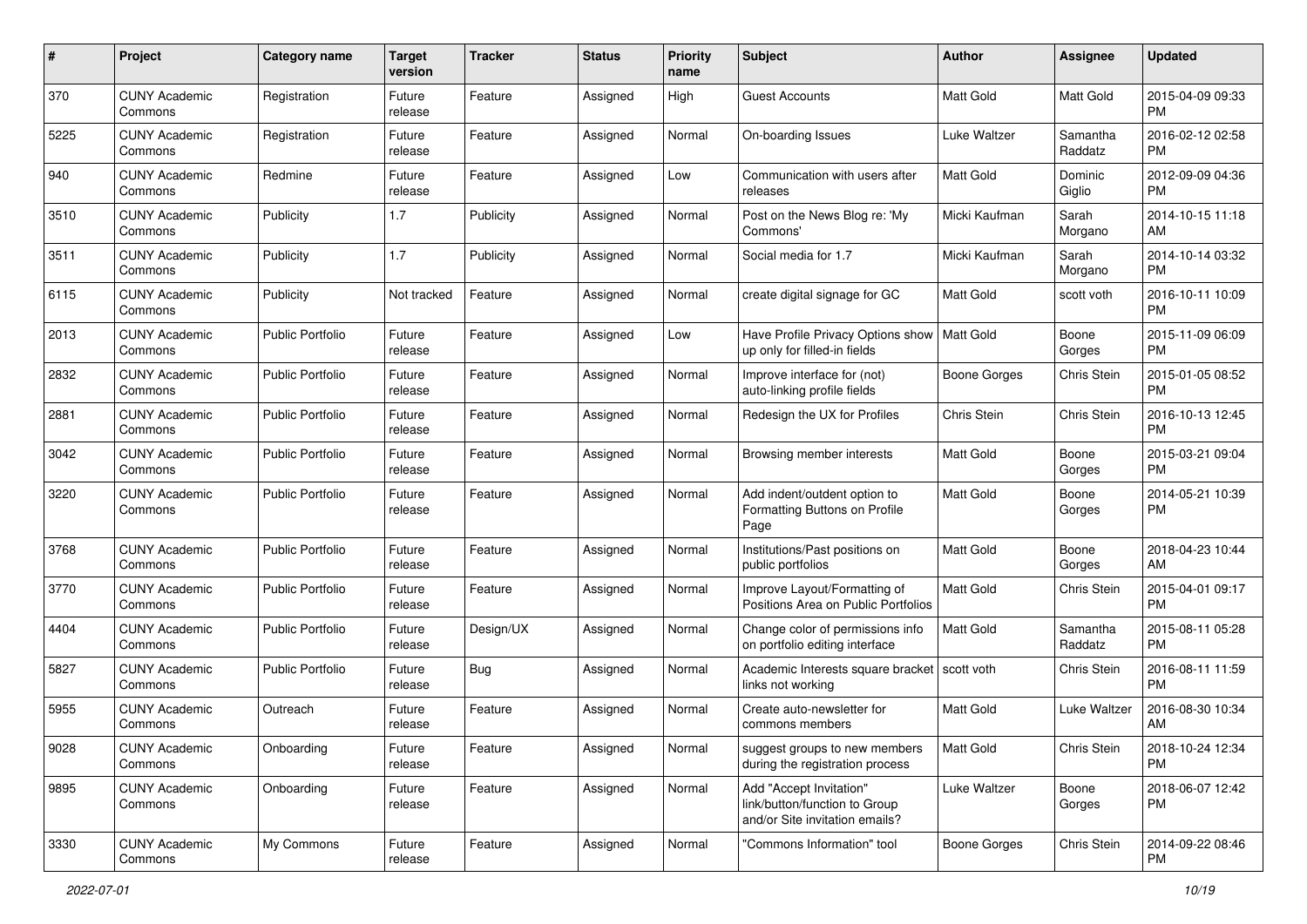| $\#$ | <b>Project</b>                  | <b>Category name</b>           | <b>Target</b><br>version | <b>Tracker</b> | <b>Status</b> | <b>Priority</b><br>name | <b>Subject</b>                                                              | <b>Author</b>       | Assignee            | <b>Updated</b>                |
|------|---------------------------------|--------------------------------|--------------------------|----------------|---------------|-------------------------|-----------------------------------------------------------------------------|---------------------|---------------------|-------------------------------|
| 3517 | <b>CUNY Academic</b><br>Commons | My Commons                     | Future<br>release        | Feature        | Assigned      | Normal                  | Mute/Unmute My Commons<br>updates                                           | <b>Matt Gold</b>    | Raymond<br>Hoh      | 2015-11-09 01:19<br><b>PM</b> |
| 3536 | <b>CUNY Academic</b><br>Commons | My Commons                     | Future<br>release        | Feature        | Assigned      | Normal                  | Infinite Scroll on My Commons<br>page                                       | Matt Gold           | Raymond<br>Hoh      | 2015-04-13 04:42<br><b>PM</b> |
| 3577 | <b>CUNY Academic</b><br>Commons | My Commons                     | Future<br>release        | Design/UX      | Assigned      | Normal                  | Replies to items in My Commons                                              | Matt Gold           | Raymond<br>Hoh      | 2015-04-09 05:19<br><b>PM</b> |
| 5234 | <b>CUNY Academic</b><br>Commons | Membership                     | Future<br>release        | Feature        | Assigned      | Normal                  | Write Unconfirmed patch for WP                                              | Boone Gorges        | Boone<br>Gorges     | 2016-10-24 11:18<br>AM        |
| 3230 | <b>CUNY Academic</b><br>Commons | Internal Tools and<br>Workflow | Not tracked              | Feature        | Assigned      | High                    | Scripts for quicker<br>provisioning/updating of<br>development environments | <b>Boone Gorges</b> | Boone<br>Gorges     | 2016-01-26 04:54<br><b>PM</b> |
| 1888 | <b>CUNY Academic</b><br>Commons | Home Page                      | Future<br>release        | Feature        | Assigned      | Normal                  | Refactor BP MPO Activity Filter to<br>support proper pagination             | Sarah Morgano       | Boone<br>Gorges     | 2014-05-01 07:11<br><b>PM</b> |
| 1983 | <b>CUNY Academic</b><br>Commons | Home Page                      | Future<br>release        | Feature        | Assigned      | Low                     | Media Library integration with<br><b>Featured Content plugin</b>            | Boone Gorges        | Dominic<br>Giglio   | 2014-03-17 10:34<br>AM        |
| 4980 | <b>CUNY Academic</b><br>Commons | Home Page                      | Future<br>release        | Feature        | Assigned      | Normal                  | CAC Featured Content -- Adding<br>Randomization                             | Matt Gold           | Boone<br>Gorges     | 2016-12-12 03:01<br><b>PM</b> |
| 6995 | <b>CUNY Academic</b><br>Commons | Home Page                      | Not tracked              | Bug            | Assigned      | Normal                  | member filter on homepage not<br>workina                                    | Matt Gold           | Raymond<br>Hoh      | 2016-12-11 09:46<br><b>PM</b> |
| 481  | <b>CUNY Academic</b><br>Commons | Groups (misc)                  | Future<br>release        | Feature        | Assigned      | Normal                  | ability to archive inactive groups<br>and blogs                             | Michael Mandiberg   | Samantha<br>Raddatz | 2015-11-09 05:56<br><b>PM</b> |
| 3458 | <b>CUNY Academic</b><br>Commons | Groups (misc)                  | Future<br>release        | Feature        | Assigned      | Normal                  | Filter Members of Group by<br>Campus                                        | Michael Smith       | Samantha<br>Raddatz | 2014-09-26 08:32<br><b>PM</b> |
| 9015 | <b>CUNY Academic</b><br>Commons | Groups (misc)                  | Not tracked              | Outreach       | Assigned      | Normal                  | Email group admins the email<br>addresses of their groups                   | <b>Matt Gold</b>    | Matt Gold           | 2018-01-02 09:54<br>AM        |
| 2610 | <b>CUNY Academic</b><br>Commons | Group Invitations              | Future<br>release        | Feature        | Assigned      | Low                     | Request: Custom invitation<br>message to group invites                      | local admin         | Boone<br>Gorges     | 2015-11-09 06:13<br><b>PM</b> |
| 3308 | <b>CUNY Academic</b><br>Commons | Group Invitations              | Future<br>release        | Feature        | Assigned      | Normal                  | Allow members to rescind group<br>invitations                               | <b>Matt Gold</b>    | Boone<br>Gorges     | 2015-04-01 08:53<br><b>PM</b> |
| 585  | <b>CUNY Academic</b><br>Commons | Group Forums                   | Future<br>release        | Feature        | Assigned      | Normal                  | Merge Forum Topics                                                          | Sarah Morgano       | Boone<br>Gorges     | 2011-07-06 04:11<br><b>PM</b> |
| 3192 | <b>CUNY Academic</b><br>Commons | Group Forums                   | Future<br>release        | Feature        | Assigned      | Normal                  | Customizable forum views for<br>bbPress 2.x group forums                    | <b>Boone Gorges</b> | Raymond<br>Hoh      | 2015-11-09 12:47<br><b>PM</b> |
| 3193 | <b>CUNY Academic</b><br>Commons | Group Forums                   | Future<br>release        | Feature        | Assigned      | Normal                  | bbPress 2.x dynamic roles and<br><b>RBE</b>                                 | Boone Gorges        | Boone<br>Gorges     | 2014-09-30 01:30<br><b>PM</b> |
| 4221 | <b>CUNY Academic</b><br>Commons | Group Forums                   | Future<br>release        | Design/UX      | Assigned      | Normal                  | Add 'Number of Posts' display<br>option to Forum page                       | Samantha Raddatz    | Samantha<br>Raddatz | 2015-06-26 02:21<br><b>PM</b> |
| 5268 | <b>CUNY Academic</b><br>Commons | Group Forums                   | Future<br>release        | Bug            | Assigned      | Normal                  | Long-time to post to multiple<br>groups                                     | Luke Waltzer        | Daniel Jones        | 2016-09-07 06:31<br><b>PM</b> |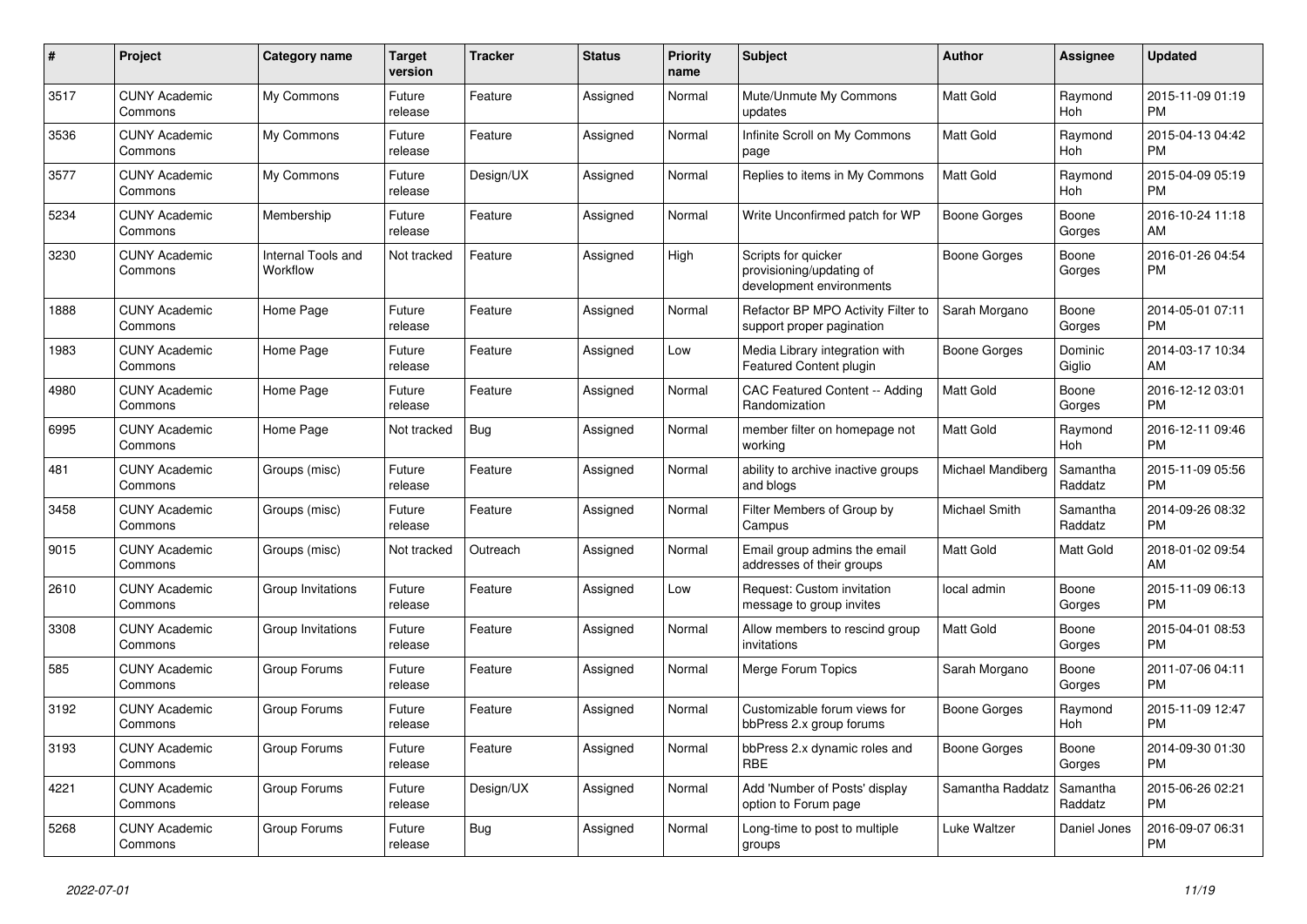| #     | Project                         | <b>Category name</b>       | <b>Target</b><br>version | <b>Tracker</b> | <b>Status</b> | <b>Priority</b><br>name | <b>Subject</b>                                                                | <b>Author</b>    | <b>Assignee</b>       | <b>Updated</b>                |
|-------|---------------------------------|----------------------------|--------------------------|----------------|---------------|-------------------------|-------------------------------------------------------------------------------|------------------|-----------------------|-------------------------------|
| 6392  | <b>CUNY Academic</b><br>Commons | Group Forums               | Future<br>release        | Design/UX      | Assigned      | Low                     | <b>Composition/Preview Panes in</b><br>Forum Posts                            | Luke Waltzer     | Paige Dupont          | 2016-10-21 04:26<br><b>PM</b> |
| 9835  | <b>CUNY Academic</b><br>Commons | Group Forums               | Future<br>release        | Bug            | Assigned      | Normal                  | add a "like" function?                                                        | Marilyn Weber    | <b>Erik Trainer</b>   | 2018-06-05 01:49<br><b>PM</b> |
| 10659 | <b>CUNY Academic</b><br>Commons | Group Forums               | Future<br>release        | Feature        | Assigned      | Normal                  | Post to multiple groups via email                                             | <b>Matt Gold</b> | Raymond<br><b>Hoh</b> | 2018-11-15 12:54<br>AM        |
| 1192  | <b>CUNY Academic</b><br>Commons | <b>Group Files</b>         | Future<br>release        | Feature        | Assigned      | Low                     | When posting group files, allow<br>users to add a category without<br>saving  | Matt Gold        | Raymond<br>Hoh        | 2015-11-09 05:53<br><b>PM</b> |
| 3080  | <b>CUNY Academic</b><br>Commons | <b>Group Files</b>         | Future<br>release        | Feature        | Assigned      | Low                     | Create a system to keep track of<br>file changes                              | <b>Matt Gold</b> | Boone<br>Gorges       | 2014-02-26 10:04<br><b>PM</b> |
| 3354  | <b>CUNY Academic</b><br>Commons | Group Files                | Future<br>release        | Feature        | Assigned      | Low                     | Allow Group Download of Multiple<br><b>Selected Files</b>                     | <b>Matt Gold</b> | Chris Stein           | 2014-08-01 08:50<br>AM        |
| 653   | <b>CUNY Academic</b><br>Commons | Group Blogs                | Future<br>release        | Feature        | Assigned      | Normal                  | Redesign Integration of Groups<br>and Blogs                                   | Matt Gold        | Samantha<br>Raddatz   | 2015-11-09 05:40<br><b>PM</b> |
| 3475  | <b>CUNY Academic</b><br>Commons | Events                     | Future<br>release        | Feature        | Assigned      | Normal                  | Request to add plugin to<br>streamline room<br>booking/appointment booking    | Naomi Barrettara | Boone<br>Gorges       | 2014-12-01 05:14<br><b>PM</b> |
| 4053  | <b>CUNY Academic</b><br>Commons | Events                     | Future<br>release        | Feature        | Assigned      | Normal                  | Create new tab for past events                                                | Matt Gold        | Boone<br>Gorges       | 2015-05-12 02:10<br><b>PM</b> |
| 4238  | <b>CUNY Academic</b><br>Commons | Events                     | Future<br>release        | Feature        | Assigned      | Normal                  | Copy Events to Other Groups?                                                  | Matt Gold        | Boone<br>Gorges       | 2015-07-02 10:08<br>AM        |
| 4438  | <b>CUNY Academic</b><br>Commons | Events                     | Future<br>release        | <b>Bug</b>     | Assigned      | Normal                  | Events Calendar - Export<br><b>Recurring Events</b>                           | scott voth       | Daniel Jones          | 2016-05-23 04:25<br><b>PM</b> |
| 4903  | <b>CUNY Academic</b><br>Commons | Events                     | Future<br>release        | Design/UX      | Assigned      | Normal                  | Improving visual appearance of<br>event calendars                             | Matt Gold        | Boone<br>Gorges       | 2016-10-13 11:51<br>AM        |
| 5016  | <b>CUNY Academic</b><br>Commons | Events                     | Future<br>release        | Feature        | Assigned      | Low                     | Allow comments to be posted on<br>events                                      | <b>Matt Gold</b> | Raymond<br>Hoh        | 2019-03-01 02:23<br><b>PM</b> |
| 5696  | <b>CUNY Academic</b><br>Commons | Events                     | Future<br>release        | Feature        | Assigned      | Normal                  | Events Calendar - display options<br>calendar aggregation                     | <b>Matt Gold</b> | Boone<br>Gorges       | 2016-10-13 11:44<br>AM        |
| 333   | <b>CUNY Academic</b><br>Commons | <b>Email Notifications</b> | Future<br>release        | Feature        | Assigned      | Low                     | Delay Forum Notification Email<br>Delivery Until After Editing Period<br>Ends | <b>Matt Gold</b> | Raymond<br>Hoh        | 2015-11-09 06:01<br><b>PM</b> |
| 15604 | <b>CUNY Academic</b><br>Commons | <b>Email Notifications</b> | Future<br>release        | Feature        | Assigned      | Normal                  | <b>Restructure Commons Group</b><br>Digest Email Messages                     | <b>Matt Gold</b> | Boone<br>Gorges       | 2022-05-26 10:45<br>AM        |
| 1165  | <b>CUNY Academic</b><br>Commons | <b>Email Invitations</b>   | Future<br>release        | Feature        | Assigned      | Low                     | Allow saved lists of invitees under<br>Send Invites                           | Boone Gorges     | Boone<br>Gorges       | 2015-11-09 06:03<br><b>PM</b> |
| 3524  | <b>CUNY Academic</b><br>Commons | Documentation              | Not tracked              | Documentation  | Assigned      | Normal                  | Post describing all you can do<br>when starting up a new blog/group           | <b>Matt Gold</b> | scott voth            | 2014-10-04 12:56<br><b>PM</b> |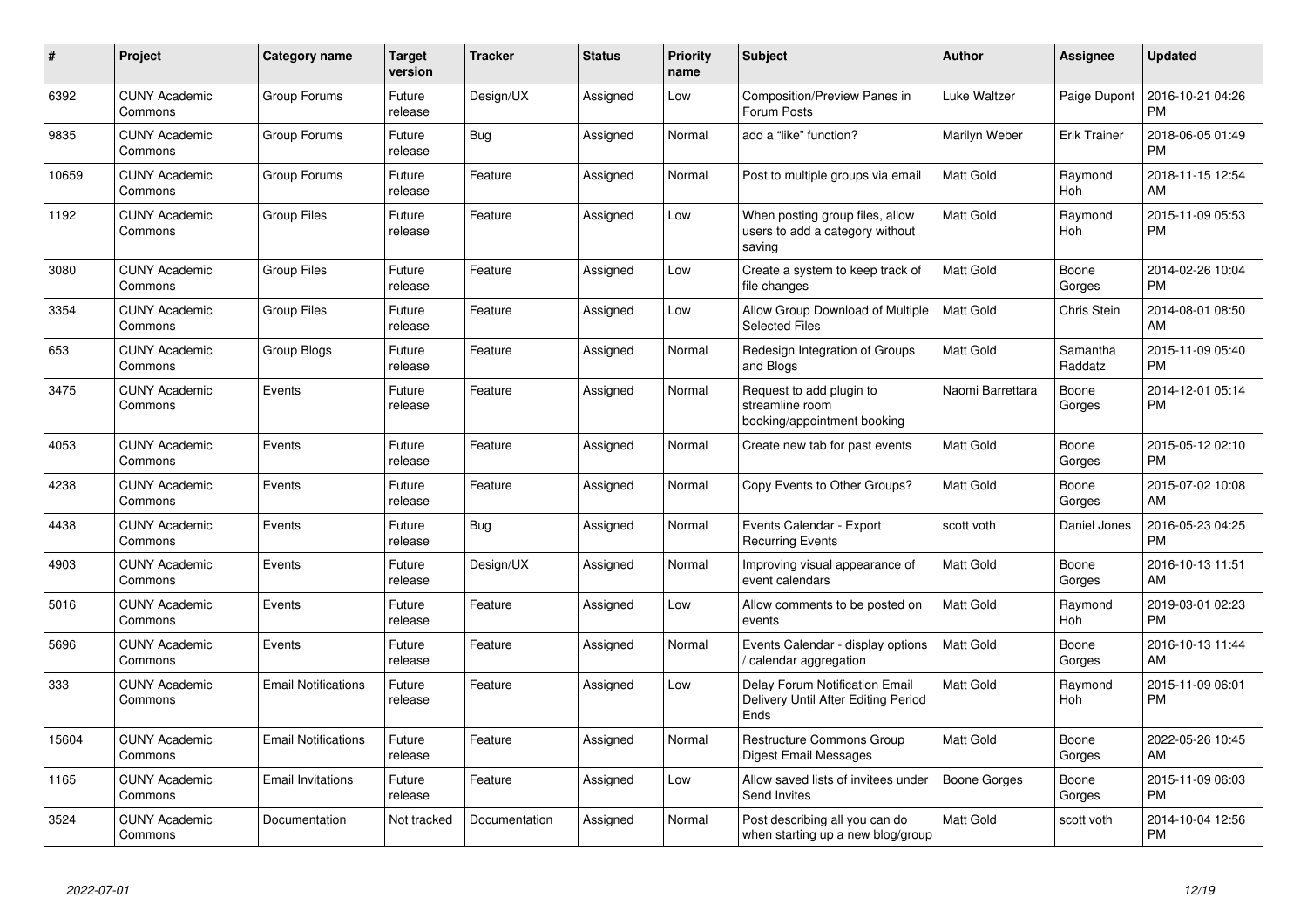| $\#$ | <b>Project</b>                  | <b>Category name</b>     | <b>Target</b><br>version | <b>Tracker</b> | <b>Status</b> | <b>Priority</b><br>name | <b>Subject</b>                                                       | <b>Author</b>       | Assignee            | <b>Updated</b>                |
|------|---------------------------------|--------------------------|--------------------------|----------------|---------------|-------------------------|----------------------------------------------------------------------|---------------------|---------------------|-------------------------------|
| 860  | <b>CUNY Academic</b><br>Commons | Design                   | Future<br>release        | Design/UX      | Assigned      | Normal                  | <b>Standardize Button Treatment</b><br>Across the Commons            | Chris Stein         | Chris Stein         | 2014-05-01 09:45<br>AM        |
| 2754 | <b>CUNY Academic</b><br>Commons | Design                   | Future<br>release        | Feature        | Assigned      | Normal                  | Determine strategy for CAC logo<br>handling in top header            | Micki Kaufman       | Chris Stein         | 2015-01-05 08:53<br><b>PM</b> |
| 8902 | <b>CUNY Academic</b><br>Commons | Design                   | Not tracked              | Feature        | Assigned      | Normal                  | Report back on research on<br><b>BuddyPress themes</b>               | Matt Gold           | Michael Smith       | 2017-11-10 12:31<br><b>PM</b> |
| 4027 | <b>CUNY Academic</b><br>Commons | Commons In A Box         | Not tracked              | Design/UX      | Assigned      | Normal                  | Usability review of CBOX update<br>procedures                        | <b>Matt Gold</b>    | Samantha<br>Raddatz | 2015-05-11 06:36<br><b>PM</b> |
| 519  | <b>CUNY Academic</b><br>Commons | <b>BuddyPress Docs</b>   | Future<br>release        | Feature        | Assigned      | Low                     | TOC for individual docs - for new<br>BP "wiki-like" plugin           | scott voth          | Boone<br>Gorges     | 2015-11-09 05:54<br><b>PM</b> |
| 618  | <b>CUNY Academic</b><br>Commons | <b>BuddyPress Docs</b>   | Future<br>release        | Feature        | Assigned      | Normal                  | <b>BuddyPress Docs: export formats</b>                               | Boone Gorges        | Boone<br>Gorges     | 2015-11-09 05:38<br><b>PM</b> |
| 1417 | <b>CUNY Academic</b><br>Commons | <b>BuddyPress Docs</b>   | Future<br>release        | Feature        | Assigned      | Low                     | Bulk actions for BuddyPress Docs                                     | <b>Boone Gorges</b> | Boone<br>Gorges     | 2016-10-17 10:41<br><b>PM</b> |
| 1422 | <b>CUNY Academic</b><br>Commons | <b>BuddyPress Docs</b>   | Future<br>release        | Feature        | Assigned      | Normal                  | Make "created Doc" activity icons<br>non-mini                        | <b>Boone Gorges</b> | Boone<br>Gorges     | 2015-11-09 05:48<br><b>PM</b> |
| 1744 | <b>CUNY Academic</b><br>Commons | <b>BuddyPress Docs</b>   | Future<br>release        | Feature        | Assigned      | Normal                  | Spreadsheet-style Docs                                               | Boone Gorges        | Boone<br>Gorges     | 2015-11-09 06:13<br><b>PM</b> |
| 2523 | <b>CUNY Academic</b><br>Commons | <b>BuddyPress Docs</b>   | Future<br>release        | Feature        | Assigned      | Normal                  | Allow Users to Upload Images to<br><b>BP</b> Docs                    | Matt Gold           | Boone<br>Gorges     | 2015-11-09 06:14<br><b>PM</b> |
| 58   | <b>CUNY Academic</b><br>Commons | BuddyPress (misc)        | Future<br>release        | Feature        | Assigned      | Low                     | Make member search sortable by<br>last name                          | Roberta Brody       | Boone<br>Gorges     | 2010-08-26 02:38<br><b>PM</b> |
| 310  | <b>CUNY Academic</b><br>Commons | <b>BuddyPress</b> (misc) | Future<br>release        | Feature        | Assigned      | Low                     | Friend Request Email                                                 | Matt Gold           | Samantha<br>Raddatz | 2015-11-09 05:08<br><b>PM</b> |
| 377  | <b>CUNY Academic</b><br>Commons | BuddyPress (misc)        | Future<br>release        | Feature        | Assigned      | Normal                  | Like buttons                                                         | <b>Matt Gold</b>    | Boone<br>Gorges     | 2010-11-16 05:13<br><b>PM</b> |
| 435  | <b>CUNY Academic</b><br>Commons | BuddyPress (misc)        | Future<br>release        | Feature        | Assigned      | Normal                  | Include Avatar Images in Forum<br><b>Post Notification Emails</b>    | <b>Matt Gold</b>    | Boone<br>Gorges     | 2010-12-08 12:40<br><b>PM</b> |
| 500  | <b>CUNY Academic</b><br>Commons | BuddyPress (misc)        | Future<br>release        | Feature        | Assigned      | Normal                  | <b>Export Group Data</b>                                             | Matt Gold           | Boone<br>Gorges     | 2010-12-19 12:09<br><b>PM</b> |
| 554  | <b>CUNY Academic</b><br>Commons | BuddyPress (misc)        | Future<br>release        | Feature        | Assigned      | Normal                  | Add Trackback notifications to<br>site-wide activity feed            | Matt Gold           | Boone<br>Gorges     | 2015-11-09 06:19<br><b>PM</b> |
| 599  | <b>CUNY Academic</b><br>Commons | BuddyPress (misc)        | Future<br>release        | Feature        | Assigned      | Normal                  | Consider adding rating plugins for<br><b>BuddyPress/BBPress</b>      | <b>Matt Gold</b>    | Boone<br>Gorges     | 2011-08-22 06:50<br><b>PM</b> |
| 635  | <b>CUNY Academic</b><br>Commons | <b>BuddyPress (misc)</b> | Future<br>release        | Feature        | Assigned      | Normal                  | Big Blue Button -<br>Videoconferencing in Groups and<br><b>Blogs</b> | <b>Matt Gold</b>    | Boone<br>Gorges     | 2011-03-14 03:24<br><b>PM</b> |
| 1423 | <b>CUNY Academic</b><br>Commons | BuddyPress (misc)        | Future<br>release        | Feature        | Assigned      | Low                     | Show an avatar for pingback<br>comment activity items                | Boone Gorges        | Tahir Butt          | 2016-10-24 12:03<br><b>PM</b> |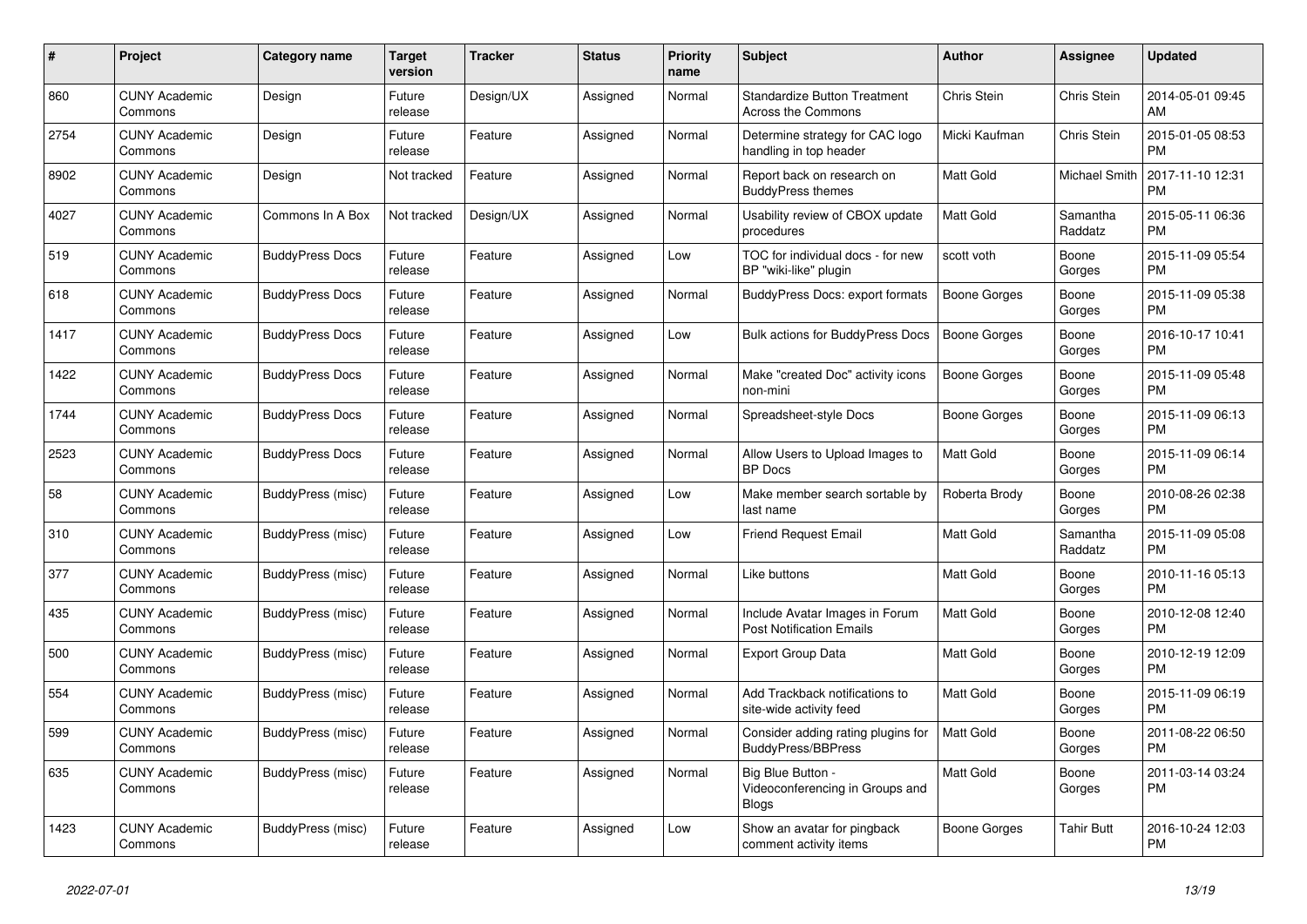| #     | <b>Project</b>                  | Category name            | <b>Target</b><br>version | <b>Tracker</b> | <b>Status</b> | <b>Priority</b><br>name | <b>Subject</b>                                                                        | <b>Author</b>      | Assignee            | <b>Updated</b>                |
|-------|---------------------------------|--------------------------|--------------------------|----------------|---------------|-------------------------|---------------------------------------------------------------------------------------|--------------------|---------------------|-------------------------------|
| 2325  | <b>CUNY Academic</b><br>Commons | BuddyPress (misc)        | Future<br>release        | Feature        | Assigned      | Low                     | Profile should have separate fields<br>for first/last names                           | local admin        | Boone<br>Gorges     | 2015-11-09 06:09<br><b>PM</b> |
| 5691  | <b>CUNY Academic</b><br>Commons | Blogs (BuddyPress)       | Future<br>release        | Bug            | Assigned      | High                    | Differing numbers on Sites display                                                    | Matt Gold          | Raymond<br>Hoh      | 2016-06-13 01:37<br><b>PM</b> |
| 8836  | <b>CUNY Academic</b><br>Commons | Blogs (BuddyPress)       | Future<br>release        | Feature        | Assigned      | Normal                  | Redesign site launch process                                                          | Matt Gold          | Boone<br>Gorges     | 2019-10-03 02:49<br><b>PM</b> |
| 1460  | <b>CUNY Academic</b><br>Commons | Analytics                | Future<br>release        | Feature        | Assigned      | Normal                  | <b>Update System Report</b>                                                           | <b>Brian Foote</b> | Boone<br>Gorges     | 2015-11-09 06:13<br><b>PM</b> |
| 4070  | <b>CUNY Academic</b><br>Commons | Analytics                | Not tracked              | Support        | Assigned      | Normal                  | Request for JITP site analytics                                                       | Matt Gold          | Seth Persons        | 2016-02-23 03:09<br><b>PM</b> |
| 5581  | <b>CUNY Academic</b><br>Commons | Analytics                | Future<br>release        | Feature        | Assigned      | Normal                  | <b>Explore alternatives to Google</b><br>Analytics                                    | Matt Gold          | Valerie<br>Townsend | 2020-04-17 03:12<br><b>PM</b> |
| 8900  | <b>CUNY Academic</b><br>Commons | Accessibility            | Future<br>release        | Feature        | Assigned      | Normal                  | Look into tools to enforce<br>accessibility in WP environment                         | <b>Matt Gold</b>   | Boone<br>Gorges     | 2022-04-26 11:59<br>AM        |
| 8901  | <b>CUNY Academic</b><br>Commons | Accessibility            | Future<br>release        | Feature        | Assigned      | Normal                  | Theme analysis for accessibility                                                      | <b>Matt Gold</b>   | Boone<br>Gorges     | 2022-04-26 11:59<br>AM        |
| 2666  | <b>CUNY Academic</b><br>Commons | About page               | Not tracked              | Documentation  | Assigned      | Normal                  | <b>Update About Text</b>                                                              | Chris Stein        | Luke Waltzer        | 2016-03-04 11:19<br>AM        |
| 2612  | <b>CUNY Academic</b><br>Commons |                          | Not tracked              | Publicity      | Assigned      | Normal                  | Pinterest site for the Commons                                                        | local admin        | Sarah<br>Morgano    | 2016-03-04 11:19<br>AM        |
| 4235  | <b>CUNY Academic</b><br>Commons |                          | Not tracked              | Design/UX      | Assigned      | Normal                  | Explore user experience around<br>comments on forum topics vs docs                    | <b>Matt Gold</b>   | Samantha<br>Raddatz | 2015-07-21 10:23<br>AM        |
| 7828  | <b>CUNY Academic</b><br>Commons |                          | Not tracked              | Feature        | Assigned      | Normal                  | Theme Assessment 2017                                                                 | Margaret Galvan    | Margaret<br>Galvan  | 2017-05-02 10:41<br><b>PM</b> |
| 8837  | <b>CUNY Academic</b><br>Commons |                          | Not tracked              | Feature        | Assigned      | Normal                  | Create a form to request info from<br>people requesting premium<br>themes and plugins | <b>Matt Gold</b>   | Marilyn<br>Weber    | 2017-11-14 03:35<br><b>PM</b> |
| 10368 | <b>CUNY Academic</b><br>Commons |                          | Future<br>release        | Feature        | Assigned      | Normal                  | Use ORCID data to populate<br>academic profile page                                   | Stephen Francoeur  | Boone<br>Gorges     | 2018-09-25 01:53<br><b>PM</b> |
| 11517 | <b>CUNY Academic</b><br>Commons |                          | Not tracked              | Feature        | Assigned      | Normal                  | wp-accessibility plugin should not<br>strip 'target="_blank" by default               | Boone Gorges       | Laurie Hurson       | 2019-09-24 09:57<br>AM        |
| 11519 | <b>CUNY Academic</b><br>Commons |                          | Not tracked              | Support        | Assigned      | Normal                  | comment option not appearing                                                          | Marilyn Weber      |                     | 2019-09-24 10:28<br>AM        |
| 12436 | <b>CUNY Academic</b><br>Commons |                          | Not tracked              | Bug            | Assigned      | Normal                  | Nightly system downtime                                                               | Boone Gorges       |                     | 2020-08-01 09:30<br>AM        |
| 3939  | <b>CUNY Academic</b><br>Commons | <b>WordPress Plugins</b> | Future<br>release        | Bug            | Hold          | Normal                  | Activity stream support for<br>Co-Authors Plus plugin                                 | Raymond Hoh        | Raymond<br>Hoh      | 2015-11-09 06:13<br><b>PM</b> |
| 14113 | <b>CUNY Academic</b><br>Commons | WordPress (misc)         | Future<br>release        | Bug            | Hold          | Normal                  | Block Editor Not Working on this<br>page - Json error                                 | scott voth         | Boone<br>Gorges     | 2021-03-05 11:01<br>AM        |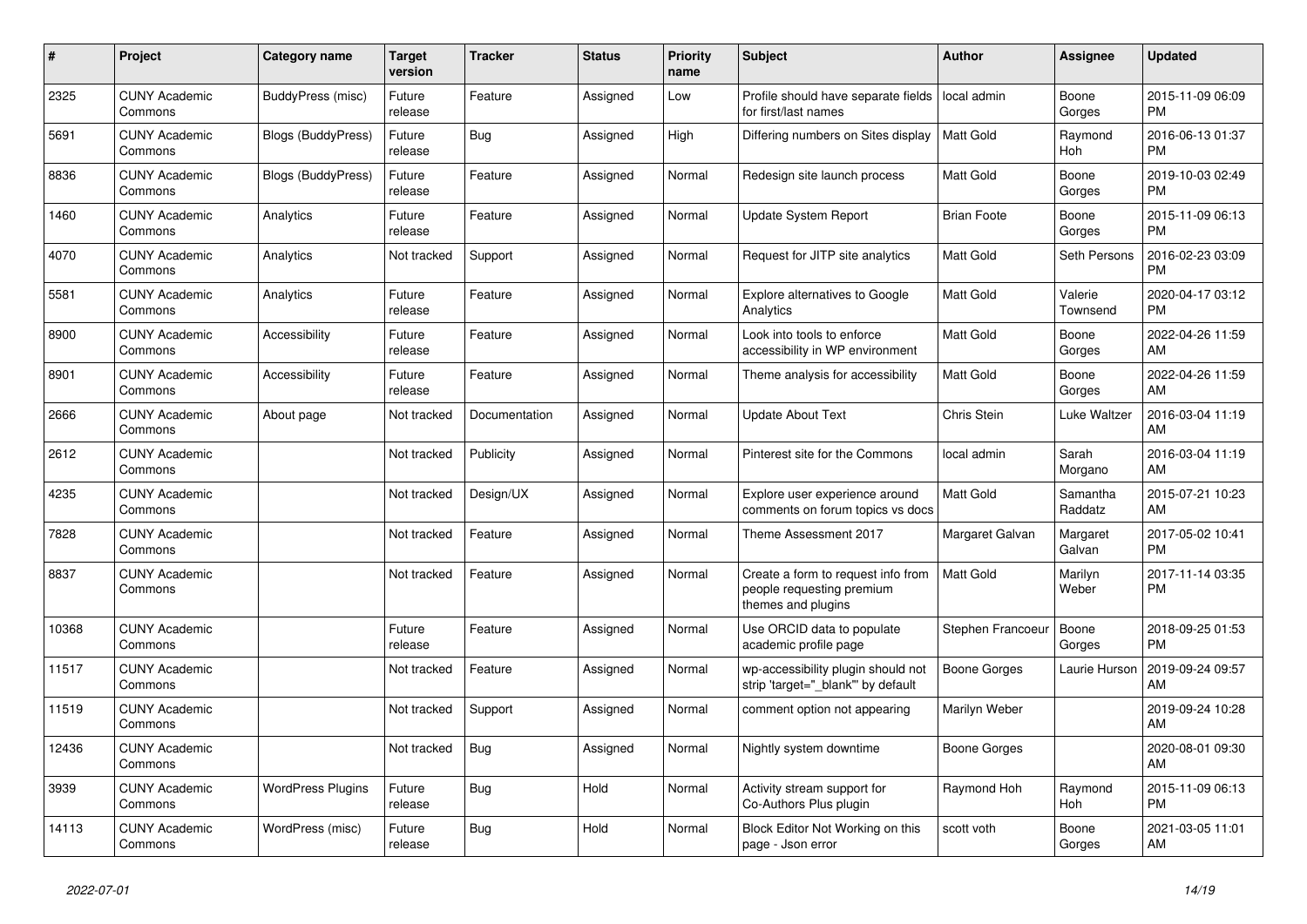| #     | <b>Project</b>                  | <b>Category name</b>     | <b>Target</b><br>version | <b>Tracker</b> | <b>Status</b>        | <b>Priority</b><br>name | <b>Subject</b>                                                                                | <b>Author</b>       | Assignee         | <b>Updated</b>                |
|-------|---------------------------------|--------------------------|--------------------------|----------------|----------------------|-------------------------|-----------------------------------------------------------------------------------------------|---------------------|------------------|-------------------------------|
| 3369  | <b>CUNY Academic</b><br>Commons | Reply By Email           | Not tracked              | Outreach       | Hold                 | Normal                  | Release reply by email to WP<br>plugin directory                                              | <b>Matt Gold</b>    | Raymond<br>Hoh   | 2016-03-01 12:46<br><b>PM</b> |
| 8991  | <b>CUNY Academic</b><br>Commons | Reply By Email           | Not tracked              | <b>Bug</b>     | Hold                 | Normal                  | RBE duplicate email message<br>issue                                                          | <b>Matt Gold</b>    | Raymond<br>Hoh   | 2018-02-18 08:53<br><b>PM</b> |
| 8756  | <b>CUNY Academic</b><br>Commons | Group Blogs              | Future<br>release        | Feature        | Hold                 | Normal                  | Connect multiple blogs to one<br>group?                                                       | <b>Matt Gold</b>    | Boone<br>Gorges  | 2017-09-30 10:42<br>AM        |
| 9060  | <b>CUNY Academic</b><br>Commons | Commons In A Box         | Not tracked              | Bug            | Hold                 | Normal                  | Problems with CBox image library<br>/ upload                                                  | Lisa Rhody          | Raymond<br>Hoh   | 2018-01-10 03:26<br><b>PM</b> |
| 11848 | <b>CUNY Academic</b><br>Commons |                          | Not tracked              | Support        | Hold                 | Normal                  | a Dean of Faculty wants to share<br>a large file                                              | Marilyn Weber       |                  | 2019-09-24 08:44<br>AM        |
| 13912 | <b>CUNY Academic</b><br>Commons |                          | Not tracked              | Feature        | Hold                 | Low                     | posting "missed schedule"                                                                     | Marilyn Weber       |                  | 2021-02-23 10:46<br>AM        |
| 16092 | <b>CUNY Academic</b><br>Commons |                          | Future<br>release        | Feature        | Hold                 | Normal                  | Don't show main site in Site<br>search results                                                | Boone Gorges        | Boone<br>Gorges  | 2022-05-17 03:12<br><b>PM</b> |
| 10769 | <b>CUNY Academic</b><br>Commons | <b>WordPress Themes</b>  | Not tracked              | Bug            | Reporter<br>Feedback | Normal                  | 2011 Theme Sidebar                                                                            | Mark Webb           |                  | 2018-12-04 04:09<br><b>PM</b> |
| 12360 | <b>CUNY Academic</b><br>Commons | <b>WordPress Themes</b>  | Not tracked              | <b>Bug</b>     | Reporter<br>Feedback | Normal                  | site just says "DANTE We are<br>currently in maintenance mode,<br>please check back shortly." | Marilyn Weber       |                  | 2020-02-04 12:13<br><b>PM</b> |
| 5826  | <b>CUNY Academic</b><br>Commons | <b>WordPress Plugins</b> | Future<br>release        | Support        | Reporter<br>Feedback | Normal                  | <b>Remove Subscription Options</b><br>plugin from directory                                   | Sarah Morgano       | Sarah<br>Morgano | 2016-10-21 04:14<br><b>PM</b> |
| 6356  | <b>CUNY Academic</b><br>Commons | <b>WordPress Plugins</b> | Future<br>release        | Bug            | Reporter<br>Feedback | Low                     | Should Subscribe2 be<br>deprecated?                                                           | Luke Waltzer        |                  | 2017-03-20 12:20<br><b>PM</b> |
| 9211  | <b>CUNY Academic</b><br>Commons | <b>WordPress Plugins</b> | Future<br>release        | Support        | Reporter<br>Feedback | Normal                  | Auto-Role Setting in Forum Plugin<br><b>Causing Some Confusion</b>                            | <b>Luke Waltzer</b> | Boone<br>Gorges  | 2018-03-13 11:44<br>AM        |
| 9289  | <b>CUNY Academic</b><br>Commons | <b>WordPress Plugins</b> | Future<br>release        | <b>Bug</b>     | Reporter<br>Feedback | Normal                  | Email Users Plugin                                                                            | Laurie Hurson       | Boone<br>Gorges  | 2018-10-24 12:34<br><b>PM</b> |
| 9515  | <b>CUNY Academic</b><br>Commons | <b>WordPress Plugins</b> | Not tracked              | <b>Bug</b>     | Reporter<br>Feedback | Normal                  | Text to Speech plugin - "More<br>Slowly" checkbox not working                                 | scott voth          | Boone<br>Gorges  | 2018-06-13 02:26<br><b>PM</b> |
| 9947  | <b>CUNY Academic</b><br>Commons | <b>WordPress Plugins</b> | Future<br>release        | Feature        | Reporter<br>Feedback | Normal                  | Install H5P quiz plugin                                                                       | <b>Matt Gold</b>    | Boone<br>Gorges  | 2018-09-11 11:01<br>AM        |
| 11120 | <b>CUNY Academic</b><br>Commons | <b>WordPress Plugins</b> | Not tracked              | <b>Bug</b>     | Reporter<br>Feedback | Normal                  | Events Manager Events Not<br>Showing Up                                                       | Mark Webb           |                  | 2019-02-27 04:10<br><b>PM</b> |
| 11415 | <b>CUNY Academic</b><br>Commons | <b>WordPress Plugins</b> | Not tracked              | Bug            | Reporter<br>Feedback | Normal                  | Blog Subscriptions in Jetpack                                                                 | Laurie Hurson       |                  | 2019-05-14 10:34<br>AM        |
| 11788 | <b>CUNY Academic</b><br>Commons | <b>WordPress Plugins</b> | Future<br>release        | Support        | Reporter<br>Feedback | Normal                  | Plugin Request - Browse Aloud                                                                 | scott voth          |                  | 2019-09-24 08:42<br>AM        |
| 12121 | <b>CUNY Academic</b><br>Commons | <b>WordPress Plugins</b> | 2.0.3                    | Feature        | Reporter<br>Feedback | Normal                  | Embedding H5P Iframes on<br><b>Commons Site</b>                                               | Laurie Hurson       | Boone<br>Gorges  | 2022-06-29 11:32<br>AM        |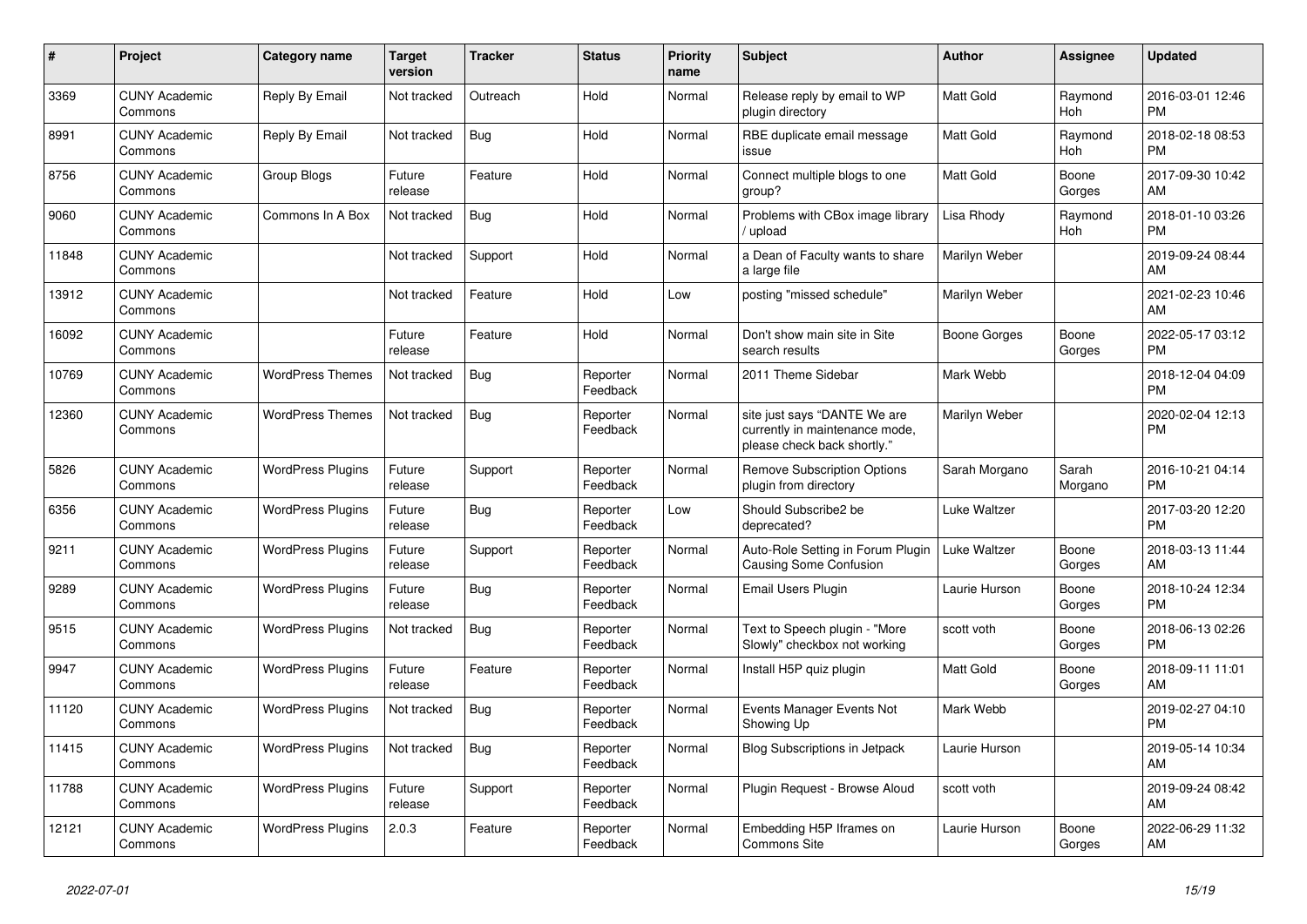| #     | Project                         | <b>Category name</b>     | <b>Target</b><br>version | <b>Tracker</b> | <b>Status</b>        | Priority<br>name | <b>Subject</b>                                                                                  | <b>Author</b>           | <b>Assignee</b>     | <b>Updated</b>                |
|-------|---------------------------------|--------------------------|--------------------------|----------------|----------------------|------------------|-------------------------------------------------------------------------------------------------|-------------------------|---------------------|-------------------------------|
| 12741 | <b>CUNY Academic</b><br>Commons | <b>WordPress Plugins</b> | Not tracked              | Support        | Reporter<br>Feedback | Normal           | Tableau Public Viz Block                                                                        | Marilyn Weber           | Raymond<br>Hoh      | 2020-05-12 11:00<br>AM        |
| 15516 | <b>CUNY Academic</b><br>Commons | <b>WordPress Plugins</b> |                          | Bug            | Reporter<br>Feedback | Normal           | Can't publish or save draft of post<br>on wordpress.com                                         | Raffi<br>Khatchadourian | Raymond<br>Hoh      | 2022-03-02 05:52<br><b>PM</b> |
| 10040 | <b>CUNY Academic</b><br>Commons | WordPress (misc)         | Not tracked              | <b>Bug</b>     | Reporter<br>Feedback | Normal           | User doesn't see full list of themes                                                            | <b>Matt Gold</b>        | Boone<br>Gorges     | 2018-07-25 10:12<br>AM        |
| 14074 | <b>CUNY Academic</b><br>Commons | WordPress (misc)         | Not tracked              | Support        | Reporter<br>Feedback | Normal           | page password protection problem                                                                | Marilyn Weber           |                     | 2021-03-02 11:03<br>AM        |
| 14983 | <b>CUNY Academic</b><br>Commons | WordPress (misc)         | Not tracked              | Support        | Reporter<br>Feedback | Normal           | "Read More" tag not working                                                                     | Rebecca Krisel          | Raymond<br>Hoh      | 2021-11-23 01:17<br><b>PM</b> |
| 16245 | <b>CUNY Academic</b><br>Commons | WordPress (misc)         |                          | <b>Bug</b>     | Reporter<br>Feedback | Normal           | Save Button missing on<br>WordPress Profile page                                                | scott voth              | Raymond<br>Hoh      | 2022-06-16 03:09<br><b>PM</b> |
| 11386 | <b>CUNY Academic</b><br>Commons | WordPress - Media        | Not tracked              | Support        | Reporter<br>Feedback | Normal           | disappearing images                                                                             | scott voth              | Boone<br>Gorges     | 2019-05-14 10:32<br>AM        |
| 11449 | <b>CUNY Academic</b><br>Commons | WordPress - Media        | Not tracked              | Support        | Reporter<br>Feedback | Normal           | Cloning Media Library for JITP<br>from Staging to Production Site                               | <b>Patrick DeDauw</b>   | Boone<br>Gorges     | 2019-05-13 12:00<br><b>PM</b> |
| 14483 | <b>CUNY Academic</b><br>Commons | WordPress - Media        | Not tracked              | Bug            | Reporter<br>Feedback | Normal           | <b>Wordpress PDF Embed Stopped</b><br>Working after JITP Media Clone                            | Patrick DeDauw          | Boone<br>Gorges     | 2021-05-20 01:51<br><b>PM</b> |
| 8675  | <b>CUNY Academic</b><br>Commons | User Onboarding          | Future<br>release        | Bug            | Reporter<br>Feedback | Low              | Add new User search screen calls<br>for the input of email address but<br>doesn't work with one | Paul Hebert             | Boone<br>Gorges     | 2017-10-11 11:17<br>AM        |
| 13975 | <b>CUNY Academic</b><br>Commons | Social Paper             | Not tracked              | Support        | Reporter<br>Feedback | Normal           | can't approve comments on Social<br>Paper paper                                                 | Marilyn Weber           |                     | 2021-02-12 09:33<br>AM        |
| 10273 | <b>CUNY Academic</b><br>Commons | Registration             | Not tracked              | Support        | Reporter<br>Feedback | Normal           | users combining CF and campus<br>address                                                        | Marilyn Weber           |                     | 2019-09-18 10:58<br>AM        |
| 11945 | <b>CUNY Academic</b><br>Commons | Reckoning                | Future<br>release        | Feature        | Reporter<br>Feedback | Normal           | Add Comments bubble to<br>Reckoning views                                                       | Boone Gorges            | Boone<br>Gorges     | 2019-11-12 05:14<br><b>PM</b> |
| 6014  | <b>CUNY Academic</b><br>Commons | Publicity                | Future<br>release        | Publicity      | Reporter<br>Feedback | Normal           | Google search listing                                                                           | Matt Gold               | Boone<br>Gorges     | 2016-09-21 03:48<br><b>PM</b> |
| 15242 | <b>CUNY Academic</b><br>Commons | Performance              | Not tracked              | Bug            | Reporter<br>Feedback | Normal           | Slugist site                                                                                    | Raffi<br>Khatchadourian | Boone<br>Gorges     | 2022-02-07 11:14<br>AM        |
| 1544  | <b>CUNY Academic</b><br>Commons | Groups (misc)            | Future<br>release        | Feature        | Reporter<br>Feedback | Normal           | Group Filtering and Sorting                                                                     | <b>Matt Gold</b>        | Chris Stein         | 2019-03-01 02:25<br><b>PM</b> |
| 7115  | <b>CUNY Academic</b><br>Commons | Groups (misc)            | Future<br>release        | Feature        | Reporter<br>Feedback | Normal           | make licensing info clear during<br>group creation                                              | <b>Matt Gold</b>        | Raymond<br>Hoh      | 2020-12-08 11:32<br>AM        |
| 12446 | <b>CUNY Academic</b><br>Commons | Groups (misc)            | Future<br>release        | Feature        | Reporter<br>Feedback | Normal           | Toggle default site to group forum<br>posting                                                   | Laurie Hurson           | Laurie Hurson       | 2020-03-10 11:57<br>AM        |
| 1456  | <b>CUNY Academic</b><br>Commons | Group Invitations        | Future<br>release        | Feature        | Reporter<br>Feedback | Low              | Invite to Group Button from Profile<br>Field                                                    | Matt Gold               | Samantha<br>Raddatz | 2015-11-09 05:59<br><b>PM</b> |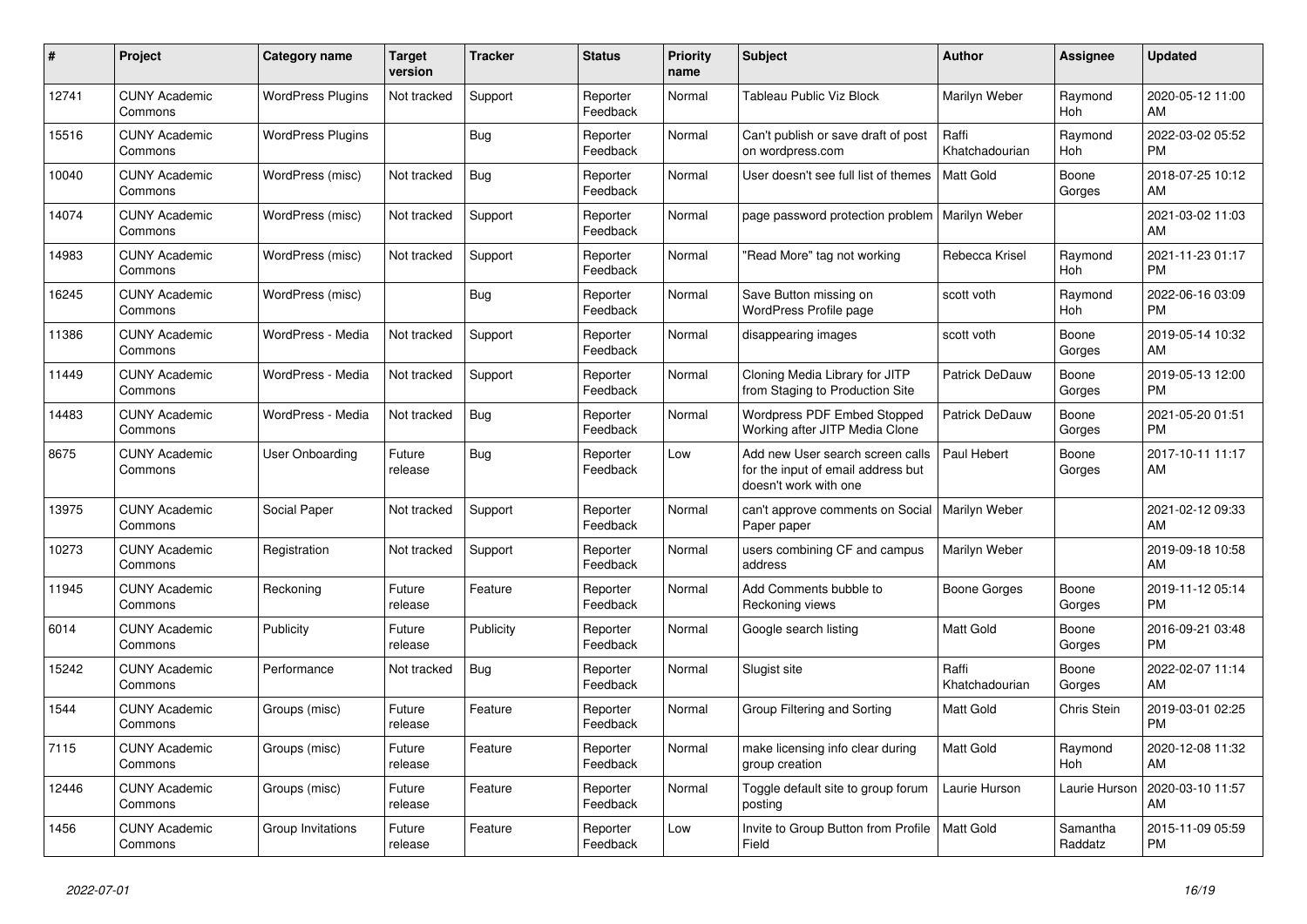| #     | Project                         | <b>Category name</b>       | <b>Target</b><br>version | <b>Tracker</b> | <b>Status</b>        | <b>Priority</b><br>name | <b>Subject</b>                                                  | <b>Author</b>           | <b>Assignee</b>     | <b>Updated</b>                |
|-------|---------------------------------|----------------------------|--------------------------|----------------|----------------------|-------------------------|-----------------------------------------------------------------|-------------------------|---------------------|-------------------------------|
| 13328 | <b>CUNY Academic</b><br>Commons | Group Forums               | Not tracked              | Bug            | Reporter<br>Feedback | Normal                  | cross-posting in two related<br>groups                          | Marilyn Weber           | Raymond<br>Hoh      | 2020-09-15 10:39<br><b>PM</b> |
| 5317  | <b>CUNY Academic</b><br>Commons | Group Blogs                | Not tracked              | Bug            | Reporter<br>Feedback | Normal                  | Notifications of New Post Didn't<br>Come                        | Luke Waltzer            | Samantha<br>Raddatz | 2016-03-21 10:41<br><b>PM</b> |
| 11077 | <b>CUNY Academic</b><br>Commons | Events                     | Not tracked              | Feature        | Reporter<br>Feedback | Normal                  | Show event category description<br>in event list view           | Raffi<br>Khatchadourian |                     | 2019-02-12 10:38<br><b>PM</b> |
| 9979  | <b>CUNY Academic</b><br>Commons | <b>Email Notifications</b> | Not tracked              | Bug            | Reporter<br>Feedback | Normal                  | Reports of slow email activation<br>emails                      | <b>Matt Gold</b>        | Boone<br>Gorges     | 2018-08-29 09:40<br><b>PM</b> |
| 11971 | <b>CUNY Academic</b><br>Commons | <b>Email Notifications</b> | Future<br>release        | Bug            | Reporter<br>Feedback | Low                     | Pictures obscured in emailed post<br>notifications              | Marilyn Weber           | Raymond<br>Hoh      | 2019-11-21 01:14<br><b>PM</b> |
| 10982 | <b>CUNY Academic</b><br>Commons | Domain Mapping             | Not tracked              | Support        | Reporter<br>Feedback | Normal                  | <b>CNAME</b> question                                           | scott voth              |                     | 2019-01-22 04:29<br><b>PM</b> |
| 11493 | <b>CUNY Academic</b><br>Commons | Domain Mapping             | Not tracked              | Support        | Reporter<br>Feedback | Normal                  | Domain Mapping Request - Talia<br>Schaffer                      | scott voth              | Matt Gold           | 2019-08-06 08:39<br>AM        |
| 11556 | <b>CUNY Academic</b><br>Commons | Courses                    | Not tracked              | <b>Bug</b>     | Reporter<br>Feedback | Normal                  | Instructor name given in course<br>listina                      | Tom Harbison            |                     | 2019-06-25 04:12<br><b>PM</b> |
| 12350 | <b>CUNY Academic</b><br>Commons | <b>Blogs (BuddyPress)</b>  | Not tracked              | Support        | Reporter<br>Feedback | Normal                  | URL creation problem                                            | Marilyn Weber           |                     | 2020-02-03 11:27<br>AM        |
| 6644  | <b>CUNY Academic</b><br>Commons |                            | Not tracked              | Bug            | Reporter<br>Feedback | High                    | White Screen at Login Pge                                       | Luke Waltzer            | Raymond<br>Hoh      | 2016-11-21 10:34<br><b>PM</b> |
| 9207  | <b>CUNY Academic</b><br>Commons |                            | Future<br>release        | Support        | Reporter<br>Feedback | Normal                  | display dashboards made in<br>Tableau?                          | Marilyn Weber           | Boone<br>Gorges     | 2018-04-10 10:42<br>AM        |
| 10262 | <b>CUNY Academic</b><br>Commons |                            | Not tracked              | Bug            | Reporter<br>Feedback | Normal                  | Newsletter Plugin: Broken Image<br>at Bottom of All Newsletters | Mark Webb               | Raymond<br>Hoh      | 2018-08-30 05:17<br><b>PM</b> |
| 10657 | <b>CUNY Academic</b><br>Commons |                            | Not tracked              | Support        | Reporter<br>Feedback | Normal                  | child theme problems                                            | Marilyn Weber           |                     | 2018-11-08 01:19<br><b>PM</b> |
| 10678 | <b>CUNY Academic</b><br>Commons |                            | Not tracked              | <b>Bug</b>     | Reporter<br>Feedback | High                    | Newsletter Plugin Not Sending<br>Out Newsletters                | Mark Webb               | Boone<br>Gorges     | 2019-09-16 09:38<br><b>PM</b> |
| 11131 | <b>CUNY Academic</b><br>Commons |                            | Future<br>release        | Feature        | Reporter<br>Feedback | Normal                  | <b>Image Annotation Plugins</b>                                 | Laurie Hurson           |                     | 2019-02-26 11:33<br>AM        |
| 11149 | <b>CUNY Academic</b><br>Commons |                            | Not tracked              | Support        | Reporter<br>Feedback | Normal                  | comments getting blocked                                        | Marilyn Weber           | Raymond<br>Hoh      | 2019-03-26 11:40<br>AM        |
| 11509 | <b>CUNY Academic</b><br>Commons |                            | Not tracked              | Support        | Reporter<br>Feedback | Normal                  | deleted Page causing a Menu<br>problem?                         | Marilyn Weber           |                     | 2019-06-04 09:54<br>AM        |
| 11771 | <b>CUNY Academic</b><br>Commons |                            | Not tracked              | Support        | Reporter<br>Feedback | Normal                  | post displays in sections                                       | Marilyn Weber           |                     | 2019-08-20 10:34<br>AM        |
| 11787 | <b>CUNY Academic</b><br>Commons |                            | Not tracked              | Support        | Reporter<br>Feedback | Normal                  | automated comments notifications<br>on ZenDesk                  | Marilyn Weber           |                     | 2019-08-26 06:18<br><b>PM</b> |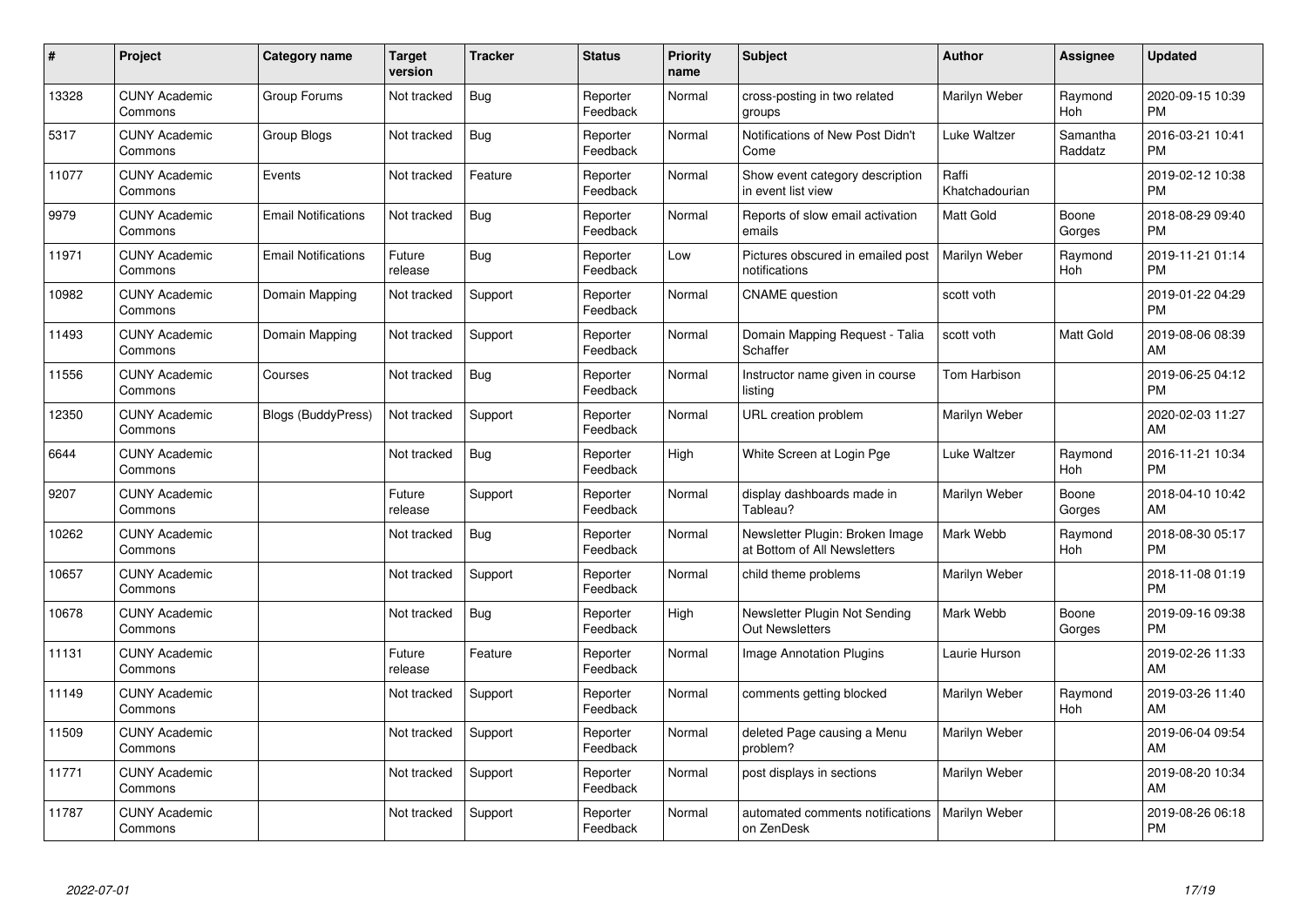| #     | Project                         | <b>Category name</b> | <b>Target</b><br>version | <b>Tracker</b> | <b>Status</b>        | <b>Priority</b><br>name | <b>Subject</b>                                                    | <b>Author</b>        | <b>Assignee</b> | <b>Updated</b>                |
|-------|---------------------------------|----------------------|--------------------------|----------------|----------------------|-------------------------|-------------------------------------------------------------------|----------------------|-----------------|-------------------------------|
| 12004 | <b>CUNY Academic</b><br>Commons |                      | Not tracked              | Support        | Reporter<br>Feedback | Normal                  | Notifications for spam blog<br>comments                           | Gina Cherry          | Raymond<br>Hoh  | 2019-11-01 12:05<br><b>PM</b> |
| 12198 | <b>CUNY Academic</b><br>Commons |                      | Not tracked              | Bug            | Reporter<br>Feedback | Normal                  | Duplicate listing in My Sites                                     | Tom Harbison         |                 | 2019-12-09 05:50<br><b>PM</b> |
| 12484 | <b>CUNY Academic</b><br>Commons |                      | Not tracked              | Support        | Reporter<br>Feedback | Normal                  | Sign up Code for COIL Course<br>starting in March                 | Laurie Hurson        | Matt Gold       | 2020-03-02 02:26<br><b>PM</b> |
| 13034 | <b>CUNY Academic</b><br>Commons |                      | Not tracked              | Support        | Reporter<br>Feedback | Normal                  | a site is asking people to join the<br>Commons to get a download  | Marilyn Weber        |                 | 2020-07-12 07:23<br>AM        |
| 13255 | <b>CUNY Academic</b><br>Commons |                      | Not tracked              | Support        | Reporter<br>Feedback | Normal                  | Accessibility problems                                            | Marilyn Weber        |                 | 2020-09-01 05:48<br><b>PM</b> |
| 14398 | <b>CUNY Academic</b><br>Commons |                      | Not tracked              | Support        | Reporter<br>Feedback | Normal                  | Events plug-in notification problem                               | Marilyn Weber        |                 | 2021-05-11 11:21<br>AM        |
| 14504 | <b>CUNY Academic</b><br>Commons |                      | Not tracked              | Publicity      | Reporter<br>Feedback | Normal                  | Adding showcases to home page<br>menu                             | Laurie Hurson        | Boone<br>Gorges | 2022-01-19 03:26<br><b>PM</b> |
| 14538 | <b>CUNY Academic</b><br>Commons |                      | Not tracked              | Support        | Reporter<br>Feedback | Normal                  | <b>Weebly To Commons</b>                                          | Laurie Hurson        |                 | 2021-09-14 10:47<br>AM        |
| 14629 | <b>CUNY Academic</b><br>Commons |                      | Not tracked              | <b>Bug</b>     | Reporter<br>Feedback | Normal                  | Possible Post Order Bug?                                          | <b>Syelle Graves</b> |                 | 2021-09-14 10:47<br>AM        |
| 14784 | <b>CUNY Academic</b><br>Commons |                      |                          | Support        | Reporter<br>Feedback | Normal                  | User report of logo problem when<br>using Customizer theme        | Marilyn Weber        |                 | 2021-09-17 10:25<br>AM        |
| 14842 | <b>CUNY Academic</b><br>Commons |                      | Not tracked              | Support        | Reporter<br>Feedback | Normal                  | Question about widgets and block<br>editor                        | Gina Cherry          |                 | 2021-10-06 03:01<br><b>PM</b> |
| 14900 | <b>CUNY Academic</b><br>Commons |                      | Not tracked              | Support        | Reporter<br>Feedback | Normal                  | previous theme?                                                   | Marilyn Weber        |                 | 2021-10-25 10:31<br>AM        |
| 15169 | <b>CUNY Academic</b><br>Commons |                      | 2.0.3                    | Support        | Reporter<br>Feedback | Normal                  | new Prelude website zipfiles for<br>custom theme and other files. | Marilyn Weber        |                 | 2022-06-29 11:32<br>AM        |
| 15176 | <b>CUNY Academic</b><br>Commons |                      | Not tracked              | Support        | Reporter<br>Feedback | Normal                  | Archiving Q Writing & Old<br>Wordpress Sites on the Commons       | Laurie Hurson        |                 | 2022-02-08 10:28<br><b>AM</b> |
| 15260 | <b>CUNY Academic</b><br>Commons |                      |                          | Support        | Reporter<br>Feedback | Normal                  | Diacritical markings   European<br><b>Stages</b>                  | Marilyn Weber        |                 | 2022-02-04 08:16<br><b>AM</b> |
| 15370 | <b>CUNY Academic</b><br>Commons |                      |                          | Support        | Reporter<br>Feedback | Normal                  | All-in-One Event Calendar?                                        | Marilyn Weber        |                 | 2022-02-17 11:03<br>AM        |
| 15613 | <b>CUNY Academic</b><br>Commons |                      | 2.0.3                    | Feature        | Reporter<br>Feedback | Normal                  | Adding "Passster" plugin                                          | Laurie Hurson        |                 | 2022-06-29 11:32<br><b>AM</b> |
| 15655 | <b>CUNY Academic</b><br>Commons |                      | 2.0.3                    | Support        | Reporter<br>Feedback | Normal                  | Event Aggregator plugin?                                          | Marilyn Weber        |                 | 2022-06-29 11:32<br>AM        |
| 15923 | <b>CUNY Academic</b><br>Commons |                      | Not tracked              | Feature        | Reporter<br>Feedback | Normal                  | <b>Bellows Plugin Adjustments</b>                                 | Laurie Hurson        |                 | 2022-04-20 10:10<br>AM        |